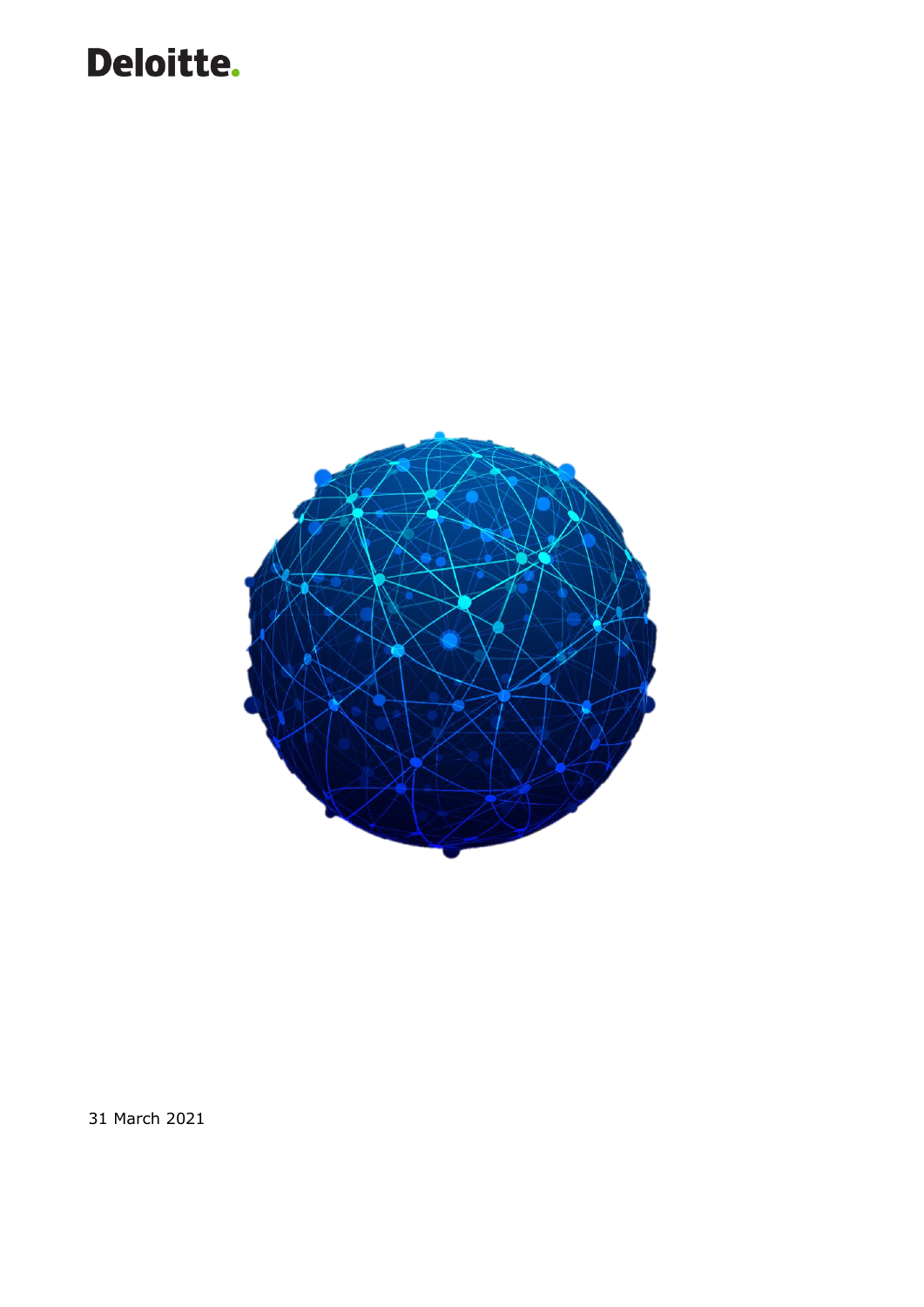

Deloitte Finance 6, place de la Pyramide 92908 Paris-La-Défense Cedex France Tél. : +33 (0) 1 40 88 28 00 Fax : +33 (0) 1 40 88 28 28 www.deloitte.fr

Yves Kerveillant Chairman of the Audit Committee Solutions 30 S.E. 3 rue de la Reine L-2418 Luxembourg

Paris-La-Défense, 31 March 2021

Dear Sir,

Between November 2020 and January 2021, Solutions 30 S.E. (the "Client", "Solutions 30", "S30", "Group S30", or "you") was the subject of numerous allegations of potential fraud and money laundering, in connection with organized crime (the "Allegations"). The Allegations were reported via several anonymous reports and letters sent by the investment fund Muddy Waters.

In this context, the Supervisory board of Solutions 30, represented by the Chairman of the Audit Committee, requested the assistance of two independent expert firms to carry out investigative procedures into the Allegations. The firms, Didier Kling Expertises et Conseil ("DK") and Deloitte Finance SAS ("Deloitte", "DF" or "we"), were selected to conduct the investigations and the analyses of the Allegations, with distinct areas of focus.

DK was engaged in December 2020 to analyse the Allegations in connection with S30 accounting matters, in both the statutory and consolidated financial statements.

Deloitte was retained to coordinate the investigation with DK, was well as carry out Forensic procedures in relation to the Allegations in accordance with our engagement letter dated 11 December 2021 ("Engagement Letter") and its addendum dated 11 January 2021 ("Addendum").

This letter (the "Letter") presents a summary of the procedures performed, as well as the main observations from our engagement as of 31 March 2021. It corresponds to a non-official translation of the French Letter which prevails. We assume no responsibility for updating this Letter for events and circumstances occurring after the date of this Letter. We reserve the right, but without any obligation on our part, to amend this Letter if supplementary information relevant to our analyses is brought to our attention after the issuance of this Letter.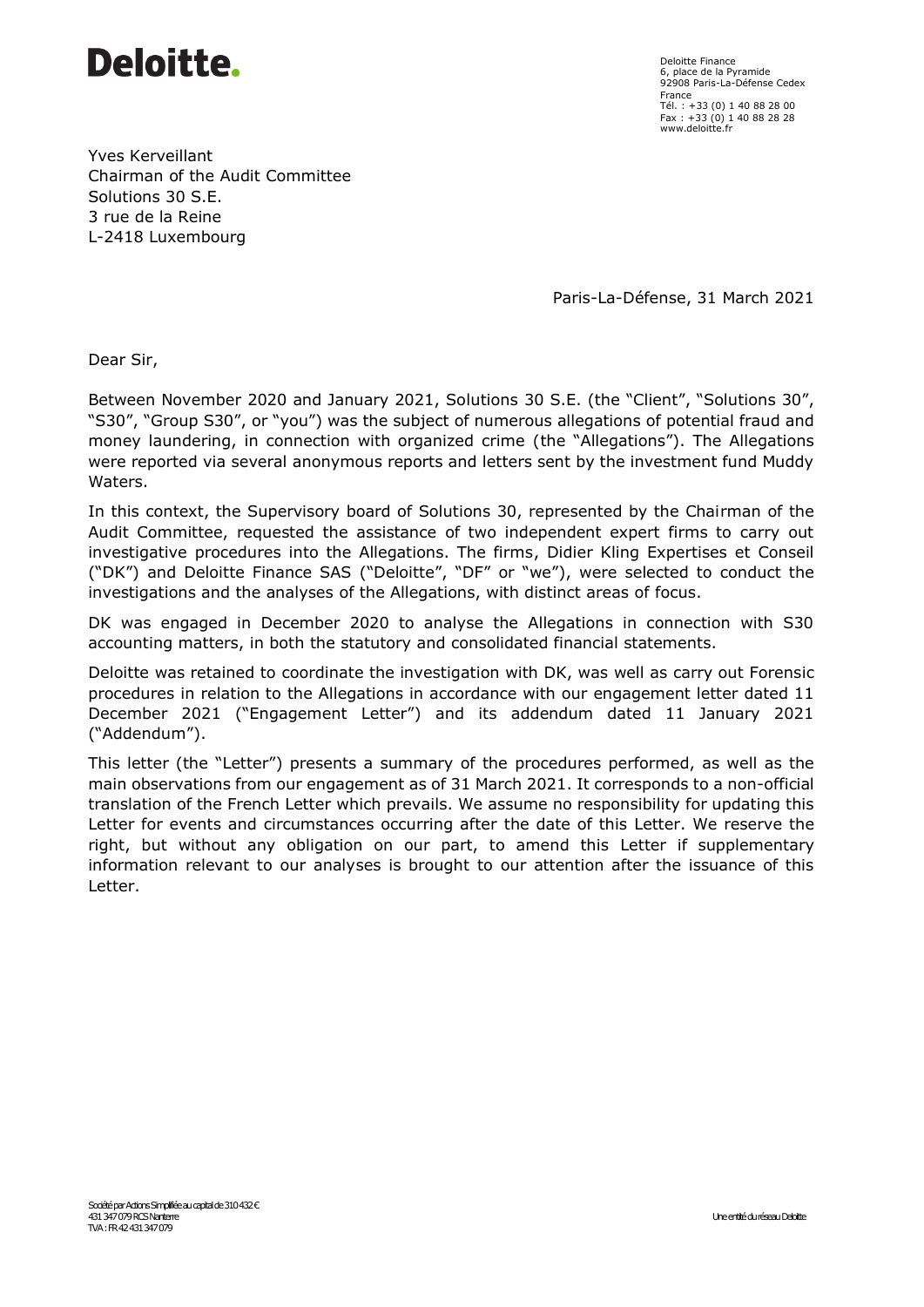## **1 PRESENTATION OF THE ALLEGATIONS AND METHODOLOGY OF THE ANALYSIS**

### **1.1 Presentation of the Allegations**

Between November 2020 and January 2021, Group S30 was the subject of numerous allegations of potential fraud and money laundering, in connection with the Italian mafia. These Allegations were reported in 4 anonymous reports and 5 letters sent by the investment fund Muddy Waters and addressed to Mr. Gianbeppi Fortis. The reports and letters are listed below:

#### • **Anonymous reports:**

- o Anonymous report « *Solutions 30 – diving into subsidiaries – Part 1* », which mainly deals with certain transactions in relation to Autronic (« Anonymous report Part 1 »);
- o Anonymous report « *Solutions 30 – diving into subsidiaries – Part 2* », which specifically discusses some transactions in relation to Worldlink (« Anonymous report Part 2 »);
- $\circ$  Anonymous report « Solutions 30 diving into subsidiaries Part 3 », which specifically focuses on certain transactions in relation to Connecting Cable (le « Anonymous report Part 3 »);
- o Anonymous report dated 8 December 2020 « *Solutions 30 – criminal links need explanation* » (« Anonymous report »).

#### • **Letters sent by Muddy Waters:**

- o Letter dated 11 December 2020;
- o Letter dated 15 December 2020;
- o Letter dated December 2020;
- o Letter dated January 2021;
- o Letter dated 27 January 2021.

### **1.2 Methodology of the analysis**

The anonymous reports and the letters sent by Muddy Waters were analysed in detail to make an inventory of the Allegations and identify the main issues raised (14 topics in total). This analysis was shared with certain internal and external stakeholders of Group S30 on several occasions.

Each topic was then divided into sub-topics and each allegation was allocated to a topic and a sub-topic to ensure consistency as part of the analysis.

We developed a dedicated work program for each allegation, which was adapted during the engagement and according to our understanding of the Allegations. This work program mainly relies on interviews, background checks, analysis of documentation provided by S30, an analysis of additional documentation provided by S30 upon our request, targeted searches in the accounting systems of certain S30 legal entities, as well as Forensic collection and review of electronic data. It specifies the work procedures carried out by Deloitte and those performed by DK on accounting matters.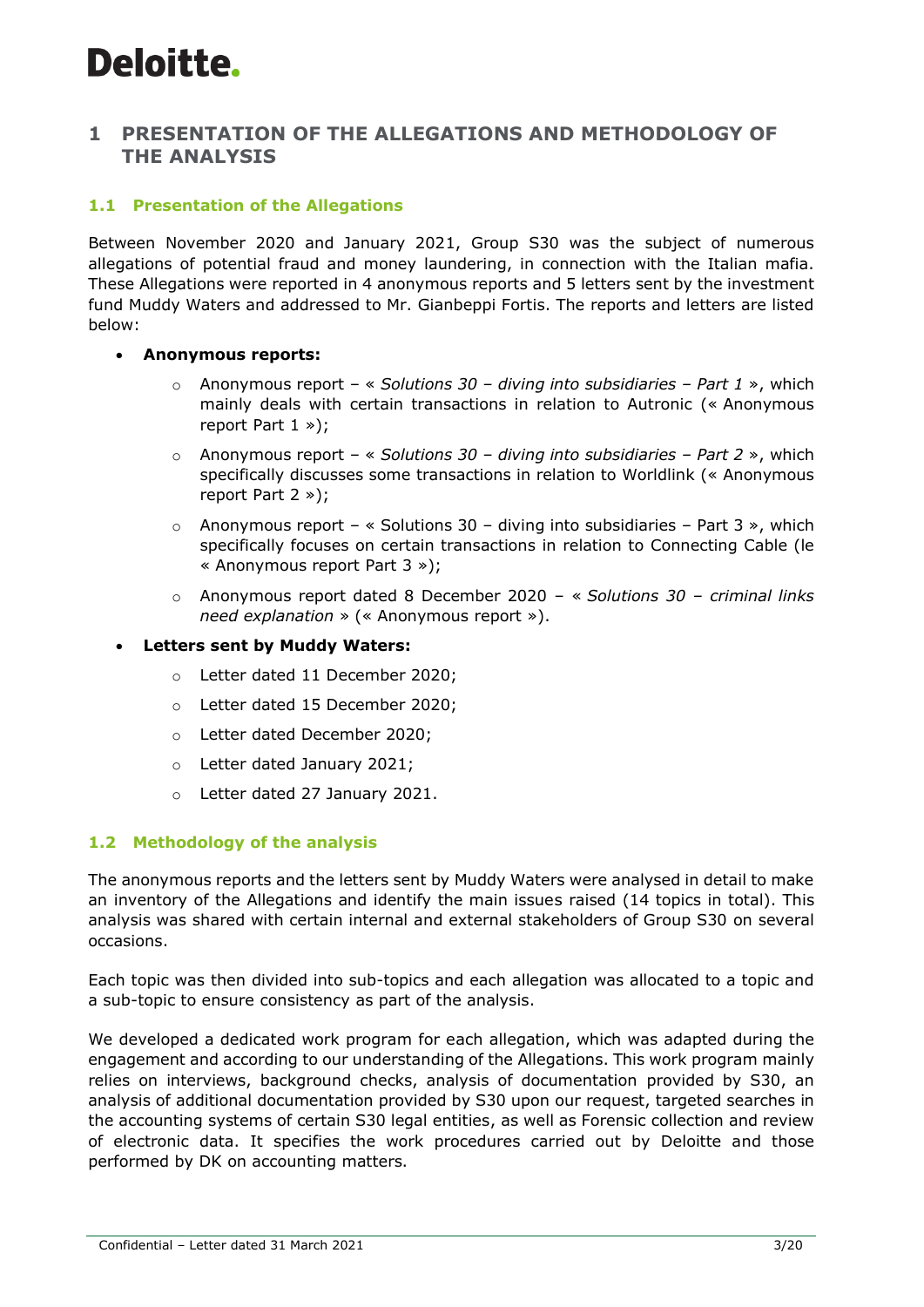The presentation of the 14 topics, as well as the allocation of the work between Deloitte and DK are detailed in the table below:

| <b>Topic</b>                                                   | Sub-topic                                                                                                                     | <b>Scope</b>  | <b>Topic</b>                                   | Sub-topic                                                                                                    | <b>Scope</b>  |
|----------------------------------------------------------------|-------------------------------------------------------------------------------------------------------------------------------|---------------|------------------------------------------------|--------------------------------------------------------------------------------------------------------------|---------------|
| 1. Angelo Zito (AZ)<br>and his links to S30                    | The business relationships between S30 and AZ, a known<br>mafia associate                                                     | Deloitte      |                                                | Transactions comparable to money laundering schemes<br>/ Telima España                                       | Deloitte      |
|                                                                | The links between S30 and AZ, through Fabien Leger and<br>Laura Leger                                                         | Deloitte      |                                                | The consolidation of Autronic                                                                                | DK            |
|                                                                | The links between S30 Aurore Invest Fund and Green Bear                                                                       | Deloitte      |                                                | The recognition of goodwill                                                                                  | DK            |
|                                                                | The links between S30 and AZ, through Louis Libart                                                                            | Deloitte      | 9. The operations<br>of S30 in Spain           | The fake invoices accounted for on Autronic books                                                            | Deloitte      |
| 2. The financial<br>performance and                            | S30 exponential growth                                                                                                        | Deloitte      |                                                | The accounting operations of S30 Iberia in 2019                                                              | Deloitte & DK |
| organic growth of<br>S30                                       | S30 organic growth                                                                                                            | <b>DK</b>     |                                                | The acquisition and disposal of Autronic                                                                     | Deloitte & DK |
|                                                                | The name AZ, the address "Rue des Genêts" and certain<br>entities related to AZ in the filings of S30 and its<br>subsidiaries | Deloitte      |                                                | The operation with Connectica Groep                                                                          | Deloitte & DK |
| 3. The Transfer of<br>S30 headquarters<br>to Luxembourg        | The incorporation of S30, with the assistance of AZ                                                                           | Deloitte      |                                                | Transactions comparable to money laundering schemes<br>/ Connecting Cable & Digital Business Solutions (DBS) | Deloitte      |
|                                                                | Transactions comparable to money laundering schemes /<br>Brand 30 Srl and Telima Inpart Srl                                   | Deloitte      |                                                | The operations with DBS                                                                                      | Deloitte & DK |
|                                                                | The accounts receivable of Brand 30 Srl and WW Brand Srl                                                                      | DK            |                                                | The links between Worldlink & Melvin Randall<br>Midrowsky                                                    | Deloitte      |
| 4. The personal                                                | <b>GIAS International</b>                                                                                                     | Deloitte      | 10. The operations<br>of S30 in Germany        | The acquisition of Worldlink by S30                                                                          | Deloitte & DK |
| entities of                                                    | Federol                                                                                                                       | Deloitte      |                                                | The financial performance of Worldlink                                                                       | DK            |
| Gianbeppi Fortis                                               | Pugal Ltd                                                                                                                     | Deloitte      |                                                | Criticisms over the management of Connecting Cable                                                           | Deloitte      |
|                                                                | The creation of S30                                                                                                           | Deloitte      |                                                | The acquisition of Connecting Cable                                                                          | Deloitte      |
|                                                                | The turnover of the Management board and the<br>Supervisory board of S30                                                      | Deloitte      |                                                | The financial performance of Connecting Cable                                                                | <b>DK</b>     |
| 5. The creation of<br>S30 / The                                | The resignation of Olivier Raguin                                                                                             | Deloitte      |                                                | The change of the corporate name of Connecting Cable                                                         | Deloitte      |
| <b>Management board</b><br>and the<br><b>Supervisory board</b> | Francesco Serafini & the HP investigation                                                                                     | Deloitte      | 11. The operations<br>of S30 in France         | The operations with CPCP Telecom                                                                             | Deloitte & DK |
|                                                                | Francesco Serafini & Dominator Yachts                                                                                         | Deloitte      |                                                | The relationships between S30 and HP, in particular<br>Rexion & Mixnet Italia Srl                            | Deloitte      |
|                                                                | Alexander Sator                                                                                                               | Deloitte      |                                                | The BSI & BRSI operations                                                                                    | Deloitte & DK |
|                                                                | The holding and the consolidation of BSS by S30                                                                               | Deloitte & DK | 12. The operations<br>of S30 in Italy          | The loans of BSI & BRSI to S30 Italia                                                                        | DK            |
|                                                                | The links between BSS and Gold Cash & Pay Network Srl                                                                         | Deloitte      |                                                | The acquisition of CFC Italia Srl by S30                                                                     | Deloitte      |
|                                                                | The links between BSS and MHW Consultancy Services Ltd                                                                        | Deloitte      |                                                | The contractual arrangement between S30 and Massano<br>Srl                                                   | Deloitte      |
| 6. Balkans Shared<br>Services (BSS)                            | The links between BSS and Special Services SPV Srl (ITSS)                                                                     | Deloitte      |                                                | The sale of BSI & BRSI to Steel Telecom                                                                      | Deloitte      |
|                                                                | The administrative errors related to the holding of BSS                                                                       | Deloitte      | 13. The                                        | Solutions 30 Eastern Europe                                                                                  | Deloitte      |
|                                                                | The holding of BSS by RZA Connect Srl                                                                                         | Deloitte      | relationships with<br>Federico                 | Rimiflu                                                                                                      | Deloitte      |
|                                                                | BSS, a cost center                                                                                                            | <b>DK</b>     | Salmoiraghi                                    | The money laundering allegations in relation to<br>Federico Salmoiraghi                                      | Deloitte      |
|                                                                | The consolidation of S30 Ukraine                                                                                              | Deloitte & DK |                                                | The holding of Remote 30 Eastern Europe                                                                      | Deloitte      |
| 7. The operations<br>of S30 in Ukraine, in                     | The holding of S30 Ukraine by Solutions 30 Eastern Europe<br>(S30 EE)                                                         | Deloitte      |                                                | The negative goodwill on the majority of the 2018 and<br>2019 acquisitions                                   | <b>DK</b>     |
| the Philippines, in                                            | The operations of S30 in the Philippines                                                                                      | Deloitte      |                                                | The capital gain amounting to €15m                                                                           | <b>DK</b>     |
| Greece, in Guyana<br>and in Martinique                         | The operations of S30 in Greece (VoCo)                                                                                        | Deloitte & DK |                                                | Telima Frepart                                                                                               | DK            |
|                                                                | The operations of S30 in Guyana and in Martinique                                                                             | Deloitte & DK | 14. The accounting<br>and financial<br>matters | 530 cash                                                                                                     | <b>DK</b>     |
| 8. The links<br>between S30 and<br>Volga Group                 | The links between S30 and Volga Group                                                                                         | Deloitte      |                                                | S30 debts                                                                                                    | <b>DK</b>     |
|                                                                |                                                                                                                               |               |                                                | "Invoices to be issued"                                                                                      | <b>DK</b>     |
|                                                                |                                                                                                                               |               |                                                | Classification of other operating income                                                                     | DK            |
|                                                                |                                                                                                                               |               |                                                | The booking of software development costs                                                                    | <b>DK</b>     |
|                                                                |                                                                                                                               |               |                                                | The acquisition of Elmo by S30 Wschód                                                                        | <b>DK</b>     |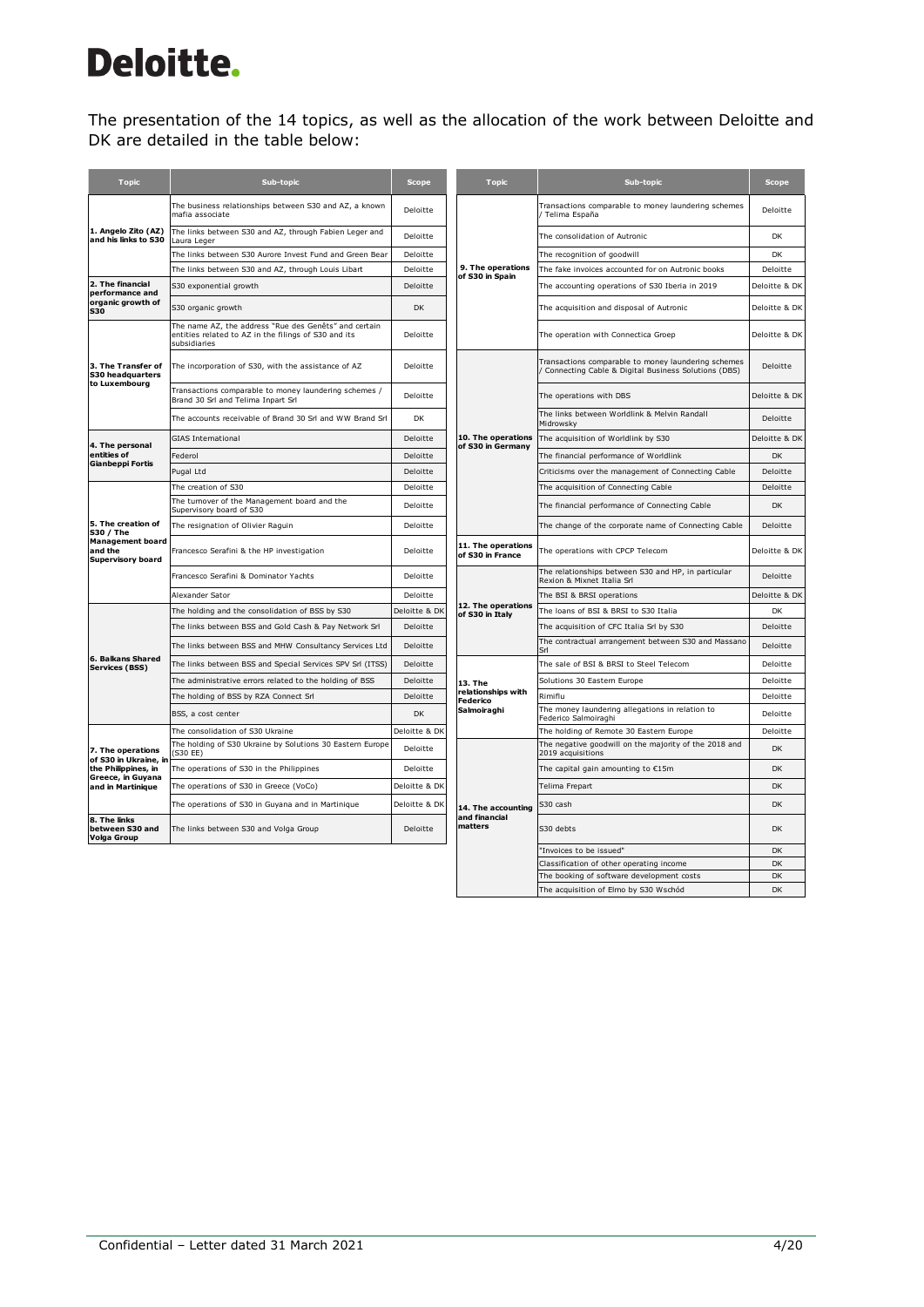## **2 OUR CONCLUSIONS**

On the basis of work performed to date, we have not identified any evidence corroborating the Allegations of money laundering, in connection with organized crime.

In parallel, we would like to point out the following observations:

- During the transfer of its headquarters to Luxembourg in 2013, Group S30 was assisted by several advisors, including Mr. Fabien Leger, manager at Fiduciaire du Kiem (one of the companies of Mr. Angelo Zito). Mr. Gianbeppi Fortis was introduced to Mr. Angelo Zito in the context of the transfer. Mr. Angelo Zito, accused of mafia-related crimes, accepted a guilty plea agreement in 2000 and benefited, given the absence of recidivism, from an extinction of sentence. The interactions between Mr. Gianbeppi Fortis and Mr. Angelo Zito were very limited until his criminal past was revealed in 2015. The business relationship was subsequently terminated. Mr. Gianbeppi Fortis indicates that he was not aware of the criminal past of Mr. Angelo Zito. We note that S30 did not systematically conduct integrity and reputational due diligence prior to entering into relation with third parties, including on Mr. Angelo Zito. We understand that the Group has started to reflect on the implementation of such procedures.
- Several S30 Group companies were formed from "shell companies" made available by certain advisors and / or external service providers for time saving purposes. These include Brand 30, WW Brand, Telima Intpart and Balkans Shared Services. Prior to their use by S30, we noted in some "shell companies" frequent movements of shareholders and directors, some of whom had questionable reputations, but without having identified any link to S30. Some operations are complex, and it sometimes appears difficult to follow and understand the sequence of certain movements. We understand that S30 no longer uses "shell companies" to create new legal entities.
- The structuring of certain acquisitions includes complex legal arrangements that may involve external advisors and/or service providers who regularly work for the Group. This complexity leads to a limited transparency of certain operations, in particular through the use of third parties, in the creation of certains legal entities or during acquisitions. We understand that it was a strategy of the Group to optimize its scope of consolidation.

These observations highlight the need to take certain corrective actions, in particular in respect of the governance, the management of reputational risk and the improvements of controls within the Group.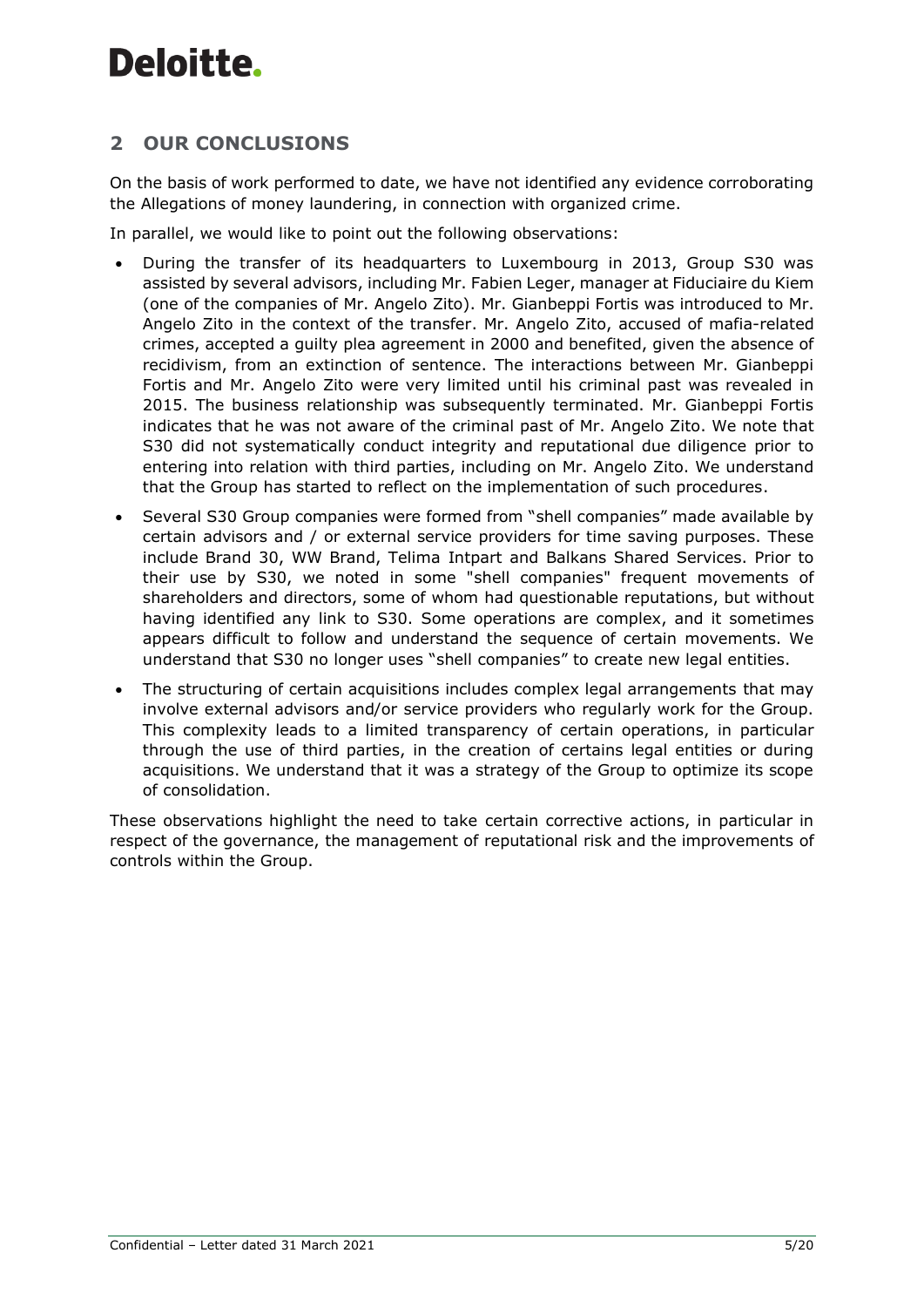## **APPENDIX 1 – SCOPE OF WORK PERFORMED**

Our Forensic procedures are briefly presented below:

#### **Interviews**

We conducted interviews with individuals internal and external to Group S30 and mentioned in the Allegations. These interviews allowed us to obtain a better understanding of the context and the content of the Allegations, as well as to identify and collect documentation.

#### **Background checks**

We performed background checks in order to gather information available in the public domain in relation to individuals and legal entities mentioned in the Allegations or identified in the course of our work. These work procedures were carried out in collaboration with the Corporate Intelligence experts of our international Deloitte network.

The background checks were conducted on 25 individuals (« Individual ») and 55 legal entities (« Entity »), collectively « Subjects », in public sources and in relation to the relevant jurisdictions (i.e. the jurisdictions in which the Subjects are active, namely: France, Luxembourg, Italy, Spain, Germany, Tunisia, United Kingdom, Austria, Moldova, Romania, Cyprus, Ukraine, Russia and Hong Kong) and in local languages.

The main sources of information consulted to carry out these work procedures include national and international corporate information databases (including licensed databases), online corporate registry records, media databases (including local, national, international and specialized databases), internet resources (including archives) – using those internet search engines most appropriate, online legal, civil and criminal litigation databases<sup>1</sup> and databases which include access to sanctions lists and lists of Politically Exposed Persons (« PEP ») globally.

### **Analysis of supporting documentation and targeted searches in the accounting systems**

We mainly performed the following procedures:

- An analysis of the documentation initially provided by S30, as well as an analysis of additional documentation provided by S30 upon our request;
- Targeted searches in the accounting systems of certain S30 legal entities in order to identify the presence and/or the absence of payments to Group external providers over a given period, adapted to the context of the allegation.

#### **Forensic collection and review of electronic data**

In December 2020, we obtained a complete extraction of the Office 365 mailbox from Mr. Gianbeppi Fortis' account, then in January 2021, we collected the data from his professional laptop in a forensically sound manner.

We further processed the collected data in order to extract the content and metadata of the emails, their attachments and electronic documents collected from the computer and to exclude the corrupted documents, irrelevant system files and duplicate items.

<sup>&</sup>lt;sup>1</sup> In jurisdictions where such information is not available online, we are reliant on data published in the other records searched for information on this point. Note that litigation records in some jurisdictions covered in the scope are not always comprehensive and do not state how far back they date. In some jurisdictions, personally identifiable information of individuals involved in litigation can be redacted and anonymised due to privacy laws.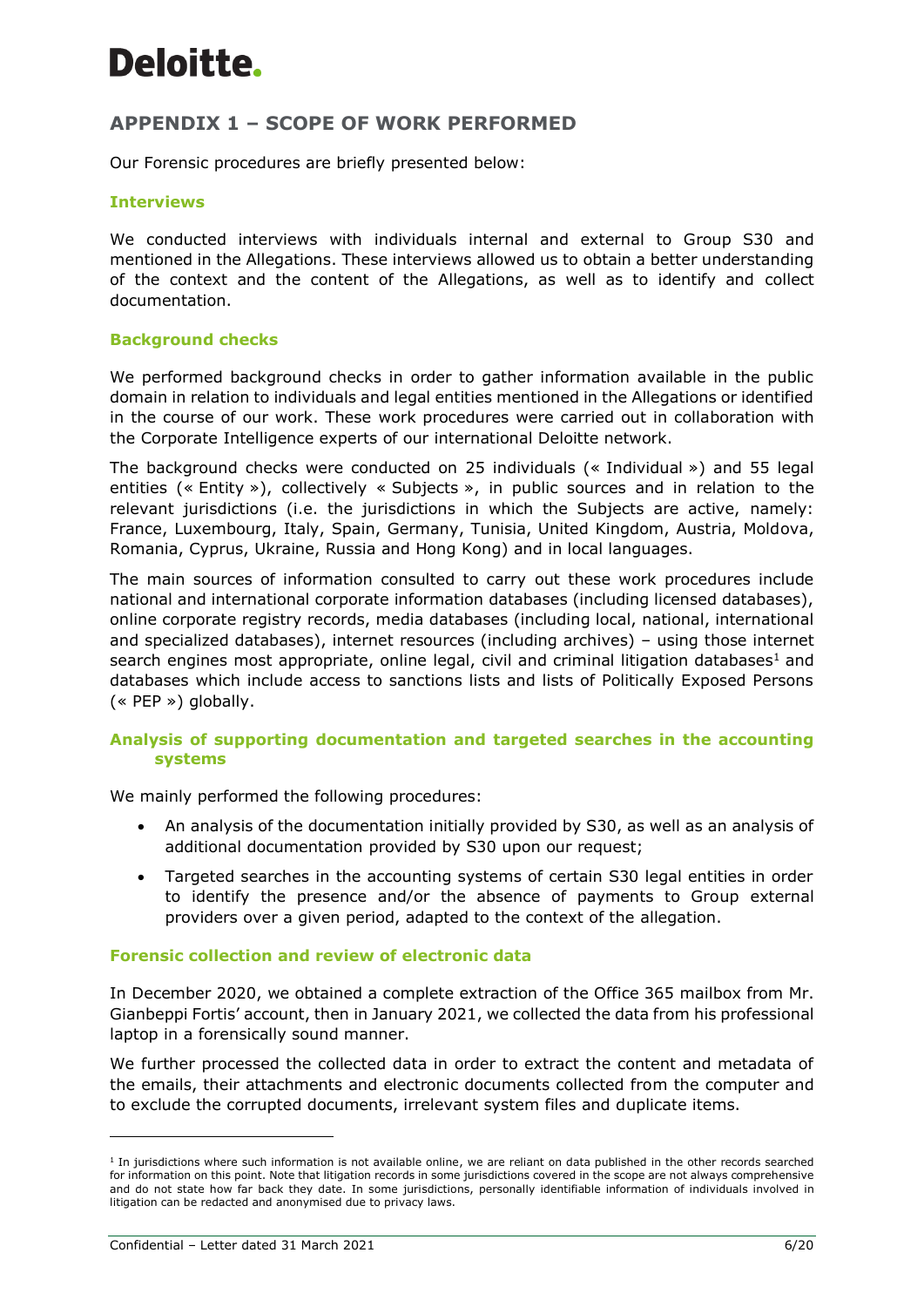During the processing of the email containers (.PST Archives and .OST current mailbox), the items deleted but recoverable from the white space of the containers were restored.

Similarly, the electronic documents stored on the collected laptop that had been put in the bin or deleted (empty bin), however not having been yet overwritten by other files, were also restored. Please note that we observe a 6-month gap in email communications for the period of January through June 2019.

Once processed and deduplicated, the remaining communications and electronic documents were analyzed and reviewed by specialists based on specific sets of search criteria established for each allegation.

### **Limitations**

The findings and observations from our work are based upon the information, data, and documentation that were made available to us during our engagement. It is not our responsibility to verify the completeness, the accuracy and the quality of the information, data, and documentation made available to us.

The objective of our engagement was not to audit the accounts of the Client, nor to express any audit opinion on them at any time, but only to use the available information delivered by the Client in order to achieve the work procedures detailed in our Engagement Letter and its Addendum.

In undertaking our public record search and information gathering on this project, we have identified information available on those records over a given period and in certain languages. Accordingly, our searches may not have identified, and our Letter may not include information previously filed on, but subsequently removed from these records prior to the dates the searches were conducted. Nor will our Letter contain information filed after the dates on which the searches were conducted.

We have used our professional judgment to identify the public record sources that were searched in our work.

The searches were conducted on the exact names of the Subjects. In addition, when a relatively common name is searched, and although we limit our searches by the identifiers obtained, we cannot guarantee, without any further searches, that the results obtained relate to the engagement. Furthermore, conflicting information may be identified during our searches. The results of our work are based on elements identified in the course of our searches, as well as on the cross-checking work we carry out. This obligation of means is the basis for our search methodology. Nevertheless, we cannot guarantee the accuracy, veracity and the completeness of the information identified in the databases and other available sources of information.

In addition, it is important to note that information available in the public domain cannot be considered as complete. They are limited in some jurisdictions, in particular due to the availability and the access to so-called public information which vary considerably from one country to another. Online records or sources (including online databases or internet search engines) can be incomplete or inaccurate, and there may be considerable additional information which has either not been reported or is not available through online sources. Since coverage periods vary depending on database providers, the types of information sought and the source of the information, it is possible that the coverage provided by the online sources we search do not yield the information sought.

The analysis of the electronic documentation is based on the data collected for custodian Mr. Gianbeppi Fortis (complete extraction of the Office 365 mailbox from his account, then a physical Forensic bit-by-bit image of his professional laptop hard drive).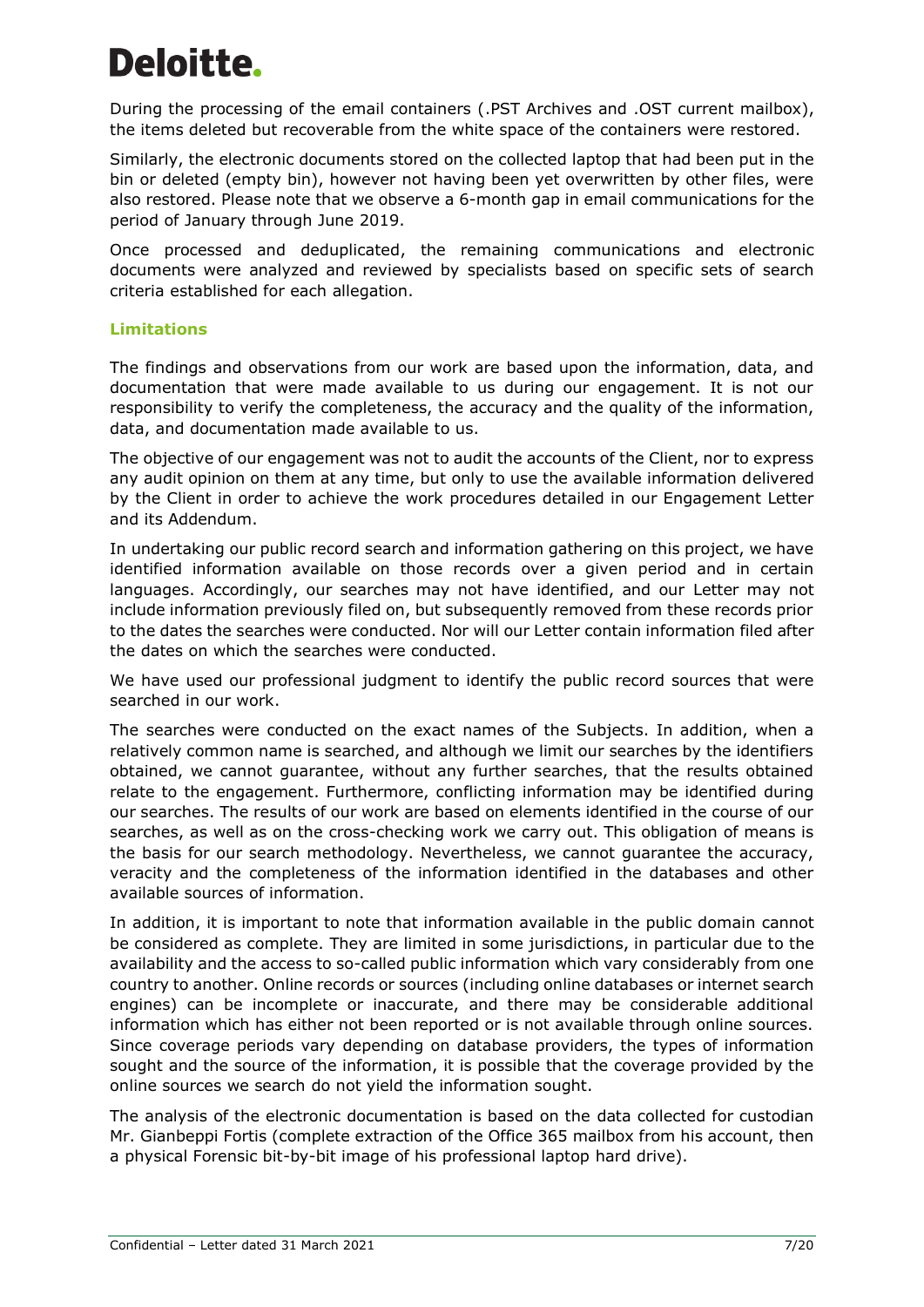We have carried out our analysis of the collected data based on search criteria (keywords, date ranges and individuals identified in the emails). Deloitte has used its professional judgement and the data mining tools at its disposal in order to identify criteria relevant to the project. The electronic documents, files or emails that did not meet these criteria were not consulted nor analyzed.

The information and data obtained during the collection and analysis is treated as confidential. The emails and electronic documents potentially marked as personal were excluded from our searches and analysis. During the collection, analysis and review processes, per our standard Forensic best practices and requirements, no source data was changed nor altered. The information collected during this engagement will be used solely for the purposes it has been collected for in the first place.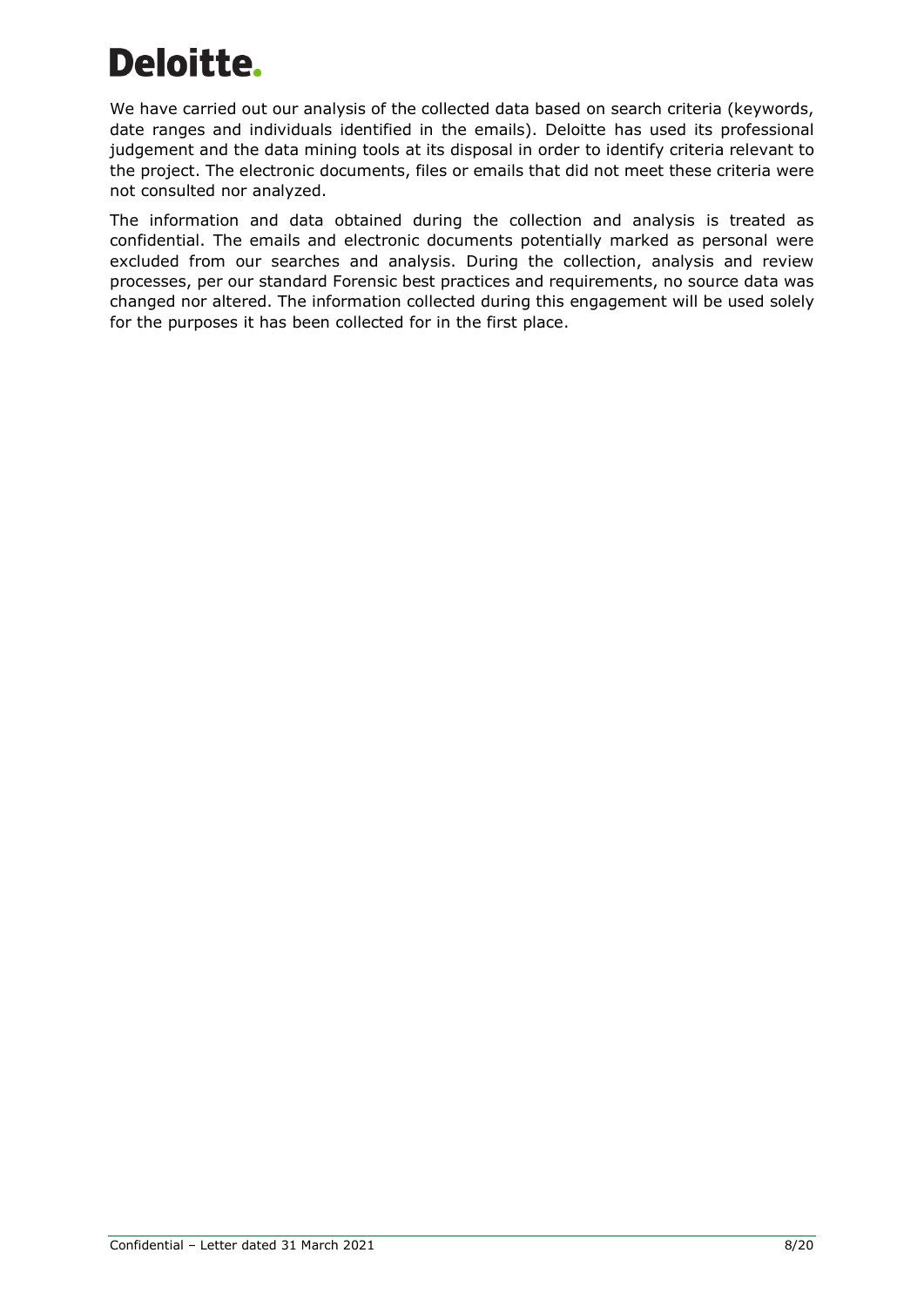## **APPENDIX 2 – OUR FACTUAL OBSERVATIONS ON THE MAIN ALLEGATIONS AS OF 31 MARCH 2021**

### **Topic 1 - Angelo Zito (AZ) and his links to S30**

| <b>Sub-topic</b>                                                                    | Our understanding of the<br>main Allegations                                                                                                                                                                                                                                     | <b>Our observations</b>                                                                                                                                                                                                                                        |
|-------------------------------------------------------------------------------------|----------------------------------------------------------------------------------------------------------------------------------------------------------------------------------------------------------------------------------------------------------------------------------|----------------------------------------------------------------------------------------------------------------------------------------------------------------------------------------------------------------------------------------------------------------|
|                                                                                     | The creation of S30 S.E. in<br>October 2013 would have been<br>done with the assistance of AZ.                                                                                                                                                                                   | We note that the transfer of S30 headquarters<br>to Luxembourg was mainly achieved by the<br>assistance of Mr. Fabien Leger, manager at<br>Fiduciaire du Kiem (one of the companies of AZ).                                                                    |
| The business                                                                        |                                                                                                                                                                                                                                                                                  | The interactions between Mr. Gianbeppi Fortis<br>and AZ were very limited until his criminal past<br>was revealed in 2015. The business relationship<br>was then terminated.                                                                                   |
| relationships between<br>S30 and AZ, a known<br>mafia associate                     | AZ would have been accused of<br>mafia-related crimes (prison<br>sentence, then extinction of<br>sentence).                                                                                                                                                                      | We note that AZ, accused of mafia-related<br>crimes, accepted a guilty plea agreement in<br>2000 and benefited, given the absence of<br>recidivism, from an extinction of sentence. His<br>initial conviction was removed from his criminal<br>record in 2011. |
|                                                                                     | The management of S30 would<br>have been informed of the<br>criminal past of AZ.                                                                                                                                                                                                 | We have not identified any element to confirm<br>that the management of S30 was aware of AZ's<br>criminal past before 2015.                                                                                                                                    |
| The links between S30<br>and AZ, through Mr.<br>Fabien Leger and Ms.<br>Laura Leger | The continuity of the business<br>relationship between AZ and<br>S30 would still exist through<br>his former employees (Mr.<br>Fabien Leger and Ms. Laura<br>Leger) and his former external<br>service providers (Mr. Louis<br>Libart), after his criminal past<br>was revealed. |                                                                                                                                                                                                                                                                |
| The links between S30<br>Aurore Invest Fund<br>and Green Bear                       |                                                                                                                                                                                                                                                                                  | We have not identified any element highlighting<br>a continued business relationship between AZ<br>and S30 since the end of 2015.                                                                                                                              |
| The links between S30<br>and AZ, through Mr.<br>Louis Libart                        |                                                                                                                                                                                                                                                                                  |                                                                                                                                                                                                                                                                |

### **Topic 2 – The financial performance and organic growth of S30**

| Sub-topic                 | Our understanding of the<br>main Allegations                                                                         | <b>Our observations</b>                                                                                                                                                            |
|---------------------------|----------------------------------------------------------------------------------------------------------------------|------------------------------------------------------------------------------------------------------------------------------------------------------------------------------------|
| S30 exponential<br>growth | The turnover would have<br>increased significantly following<br>the relocation of S30<br>headquarters to Luxembourg. | Our work procedures indicate the increase in<br>Group S30 turnover appears to mainly relate to<br>S30's acquisitions and an increased volume of<br>business with its main clients. |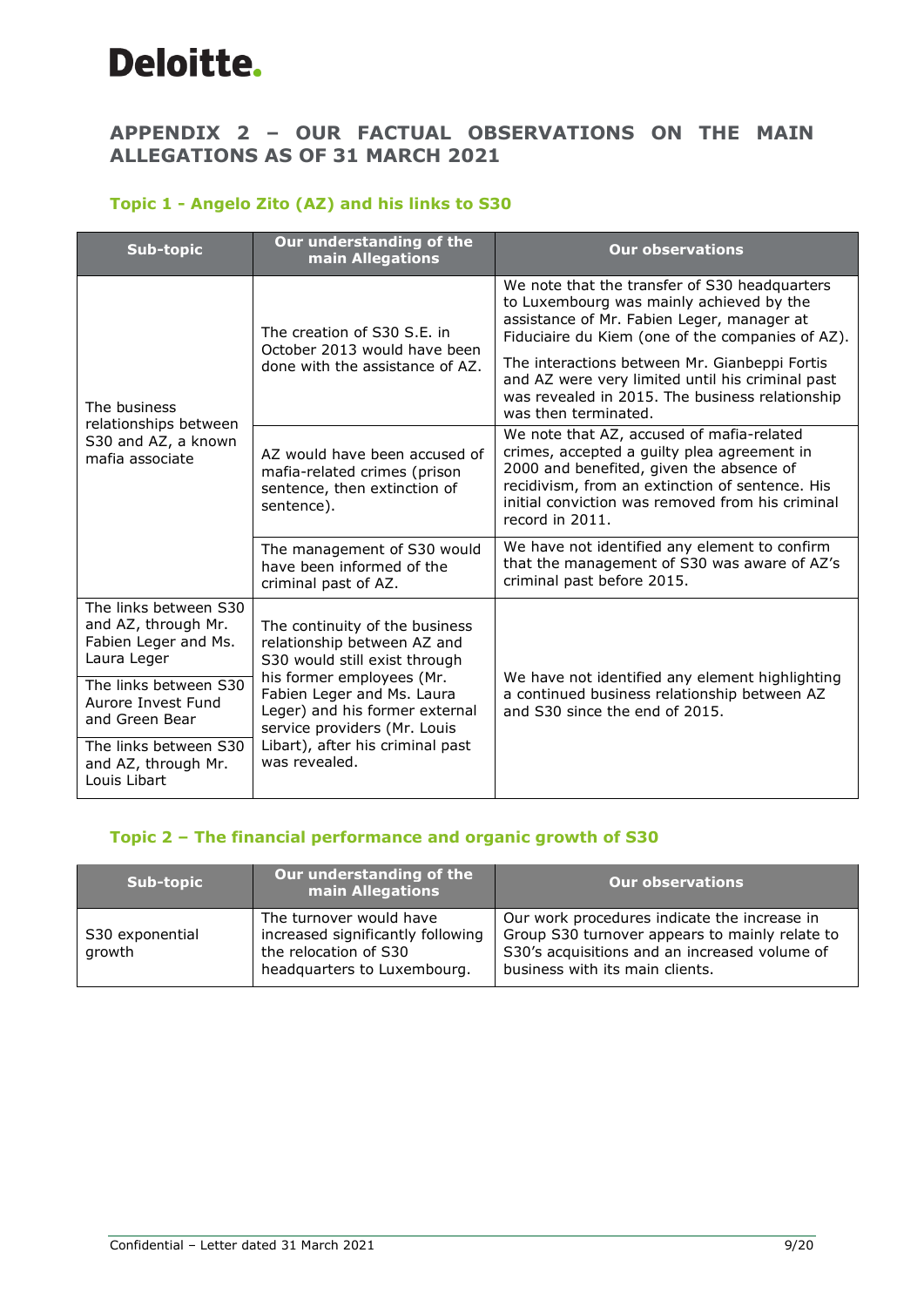

## **Topic 3 – The transfer of S30 headquarters to Luxembourg**

| <b>Sub-topic</b>                                                                                                                       | Our understanding of the<br>main Allegations                                                                                                                                                                        | <b>Our observations</b>                                                                                                                                                                                                                                                                   |
|----------------------------------------------------------------------------------------------------------------------------------------|---------------------------------------------------------------------------------------------------------------------------------------------------------------------------------------------------------------------|-------------------------------------------------------------------------------------------------------------------------------------------------------------------------------------------------------------------------------------------------------------------------------------------|
| The name AZ, the<br>address "Rue des<br>Genêts" and certain<br>entities related to AZ<br>in the filings of S30<br>and its subsidiaries | The name AZ, the address "Rue<br>des Genêts" and certain entities<br>related to AZ would regularly<br>appear in the corporate filings of<br>S30 and its subsidiaries in<br>Luxembourg.                              | Our work procedures allowed us to understand<br>the links with AZ, the use of the address "Rue<br>des Genêts", as well as the creation of the<br>entities Telima Intpart, Brand 30 and WW<br>Brand at the time of the transfer of S30                                                     |
| The incorporation of<br>S30, with the<br>assistance of AZ                                                                              | The incorporation of S30 in<br>Luxembourg would show the<br>address "Rue des Genêts" and<br>would have been carried out with<br>the assistance of AZ, through his<br>company Fiduciaire du Kiem.                    | headquarters to Luxembourg.                                                                                                                                                                                                                                                               |
|                                                                                                                                        | There would be a link between<br>the companies made available by<br>AZ (the "shell companies") for<br>the transfer of S30's head office<br>to Luxembourg and acts of<br>money laundering, fraud and<br>embezzlement | We understand that the "shell companies"<br>listed in the Allegations were subject to<br>shareholder changes prior to their acquisitions<br>by S30.                                                                                                                                       |
| Transactions<br>comparable to money<br>laundering schemes /<br>Brand 30 Srl and<br>Telima Intpart Srl                                  | Shareholder changes would have<br>been noted at the time of the<br>transfer of S30 headquarters to<br>Luxembourg and the creation of<br>the entities Telima Intpart, Brand<br>30 and WW Brand.                      | We have not identified any evidence<br>corroborating the use of "shell companies" to<br>carry out acts of money laundering, fraud and<br>embezzlement.                                                                                                                                    |
|                                                                                                                                        | There would be a potential<br>relationship between S30 and<br>Mr. Paul Kythreotis (an individual<br>linked to allegations of fraud and<br>embezzlement) through the<br>creation of the subsidiary Brand<br>30.      | We have identified no element highlighting a<br>relationship between S30 and Mr. Paul<br>Kythreotis. We note that Mr. Paul Kythreotis<br>was a director and a minority shareholder of<br>Lexpark Properties Ltd, which was a<br>shareholder of Brand 30 before its acquisition<br>by S30. |

### **Topic 4 – The personal entities of Gianbeppi Fortis**

| Sub-topic          | Our understanding of the<br>main Allegations                                                                                                  | <b>Our observations</b>                                                                                                                                                                                                                                                              |
|--------------------|-----------------------------------------------------------------------------------------------------------------------------------------------|--------------------------------------------------------------------------------------------------------------------------------------------------------------------------------------------------------------------------------------------------------------------------------------|
|                    | GIAS International would have<br>started its business activities<br>with S30 before its creation in                                           | Our work procedures have highlighted that a<br>service agreement was signed between S30 and<br>a company GIAS International SARL in<br>September 2013, prior to the official creation of<br>GIAS International SA in October 2013.<br>In September 2013, the intention was to create |
| GIAS International | October 2013.                                                                                                                                 | a SARL. The contract has not subsequently been<br>updated when GIAS International was<br>incorporated as a SA and rendered and<br>continues to render the services as per the<br>contract arrangements.                                                                              |
|                    | There would be a link between<br>AZ and GIAS International,<br>through the companies Aelsion<br>Investissements and Fiduciaire<br>Beaumanoir. | Our work procedures have noted that there was<br>a link between AZ and GIAS International SA<br>when the company was created, through Aelsion<br>Investissements and Fiduciaire Beaumanoir, two<br>entities owned by AZ.                                                             |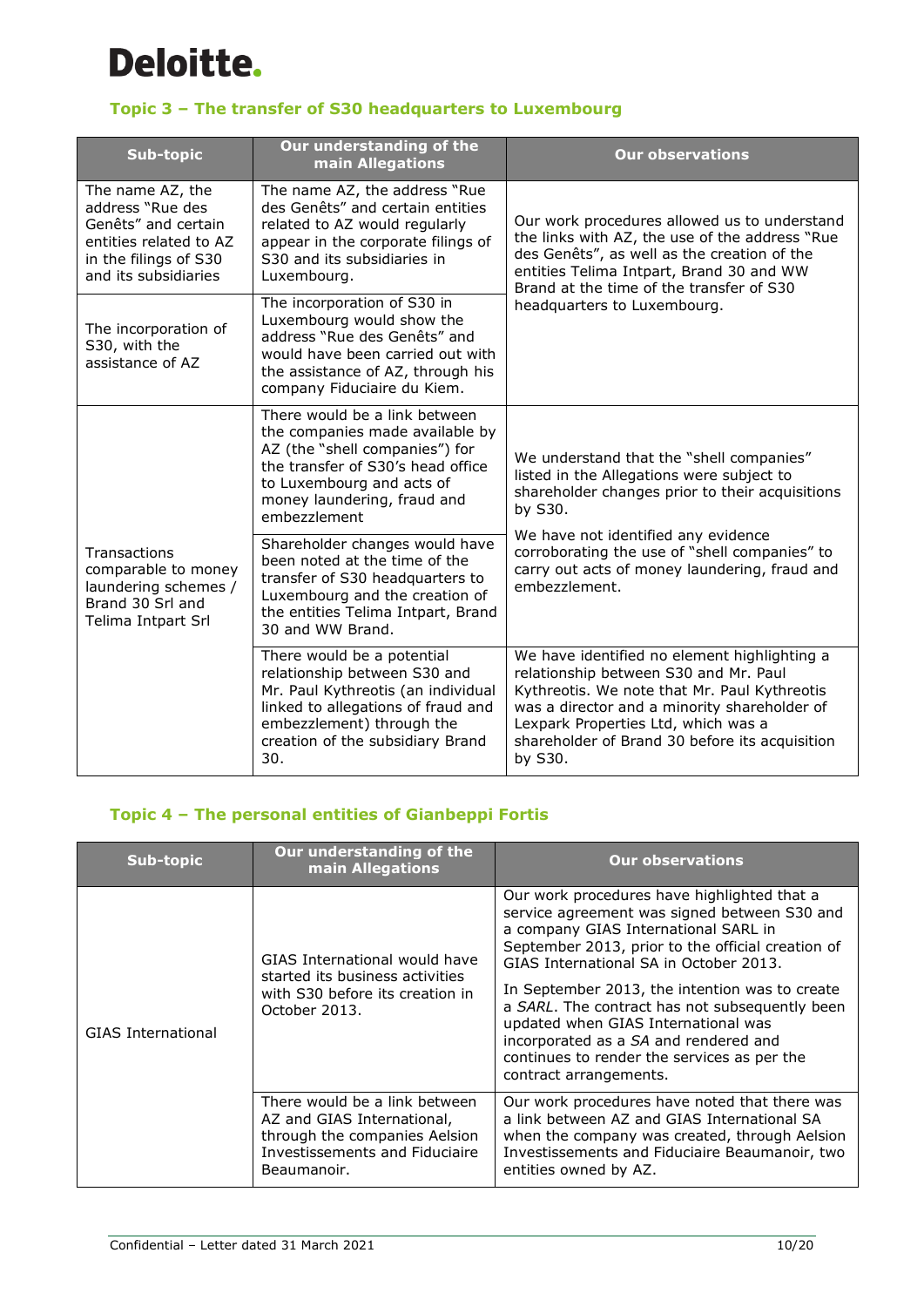

| Sub-topic | Our understanding of the<br>main Allegations                                                                                                                   | <b>Our observations</b>                                                                                                                                                                                                                                                                                                                                           |
|-----------|----------------------------------------------------------------------------------------------------------------------------------------------------------------|-------------------------------------------------------------------------------------------------------------------------------------------------------------------------------------------------------------------------------------------------------------------------------------------------------------------------------------------------------------------|
|           | There would be a link between<br>Mr. Fabien Leger and Ms. Laura<br>Leger and GIAS International,<br>through their entity Mathilux<br>SARL.                     | This link ended respectively when Mr. Gianbeppi<br>Fortis acquired in 2013 all the shares of GIAS<br>International held by Aelsion Investissements<br>SA, then when Fiduciaire Beaumanoir, auditor of<br>GIAS International, was replaced by Mathilux<br>SARL on 1 January 2016.<br>Our searches have revealed that Mathilux SARL<br>is held by Mr. Louis Libart. |
|           | Aelsion Investissements' initial<br>equity investment in GIAS<br>International would still be held<br>by Aelsion Investissements.                              | Our work procedures have confirmed that the<br>entire share capital of GIAS International SA is<br>held by Mr. Gianbeppi Fortis since 26 November<br>2013.                                                                                                                                                                                                        |
| Federol   | Federol would have been<br>absorbed by GIAS International<br>in December 2013 and not in<br>July 2017, as stated in the<br>2020 prospectus of S30.             | Our work procedures have highlighted that the<br>shares of Federol were contributed by Mr.<br>Gianbeppi Fortis to GIAS International SA during<br>the increase in capital dated December 2013 to<br>which Mr. Gianbeppi Fortis fully subscribed.                                                                                                                  |
|           |                                                                                                                                                                | The company Federol was then dissolved and<br>was deregistered in April 2017 following a<br>universal transfer of assets to GIAS International<br>SA.                                                                                                                                                                                                             |
| Pugal Ltd | The directorship of Mr.<br>Gianbeppi Fortis in Pugal would<br>have not been disclosed in S30<br>financial statements since 2015<br>nor in the 2020 prospectus. | Our work procedures have confirmed that the<br>sole shareholder of Pugal is GIAS International<br>SA, whose 100% ultimate beneficiary is Mr.<br>Gianbeppi Fortis. Mr. Gianbeppi Fortis only<br>disclosed his directorship of GIAS in the financial<br>statements 2017 to 2019, as well as in the 2020<br>prospectus.                                              |

### **Topic 5 – The creation of S30 / The Management board and the Supervisory board of S30**

| <b>Sub-topic</b>                                                               | Our understanding of the<br>main Allegations                                                                                                                                                                                                                                   | <b>Our observations</b>                                                                                                                                                                                                                                                                                                                 |
|--------------------------------------------------------------------------------|--------------------------------------------------------------------------------------------------------------------------------------------------------------------------------------------------------------------------------------------------------------------------------|-----------------------------------------------------------------------------------------------------------------------------------------------------------------------------------------------------------------------------------------------------------------------------------------------------------------------------------------|
| The creation of S30                                                            | The circumstances around S30<br>creation would not be in line with<br>the reality.                                                                                                                                                                                             | Our work procedures have enabled us to<br>understand the various stages of the creation<br>of S30. We note that some clarifications could<br>be made to the information already presented<br>on the internet website.                                                                                                                   |
| The turnover of the<br>Management board<br>and the Supervisory<br>board of S30 | There would be a high turnover<br>among the members of the<br>Management board and the<br>Supervisory board of S30.                                                                                                                                                            | We have not identified any evidence to support<br>this allegation. We note a limited turnover of<br>the S30 Management and Supervisory boards.<br>The movements were explained by<br>circumstantial reasons.                                                                                                                            |
| The resignation of<br>Olivier Raguin                                           | The resignation of Mr. Olivier<br>Raguin from the S30<br>Management board would be<br>related to financial problems that<br>would have been raised during<br>the announcement of the results<br>for Q1 2020. It would be linked<br>to the resignation of Mr. Karim<br>Rachedi. | Our work procedures have shown that the<br>resignation of Mr. Olivier Raguin from the S30<br>Management board is strictly related to family<br>reasons (which are not detailed for<br>confidentiality purposes).<br>His departure is not linked to the resignation of<br>Mr. Karim Rachedi, which occurred more than<br>one year later. |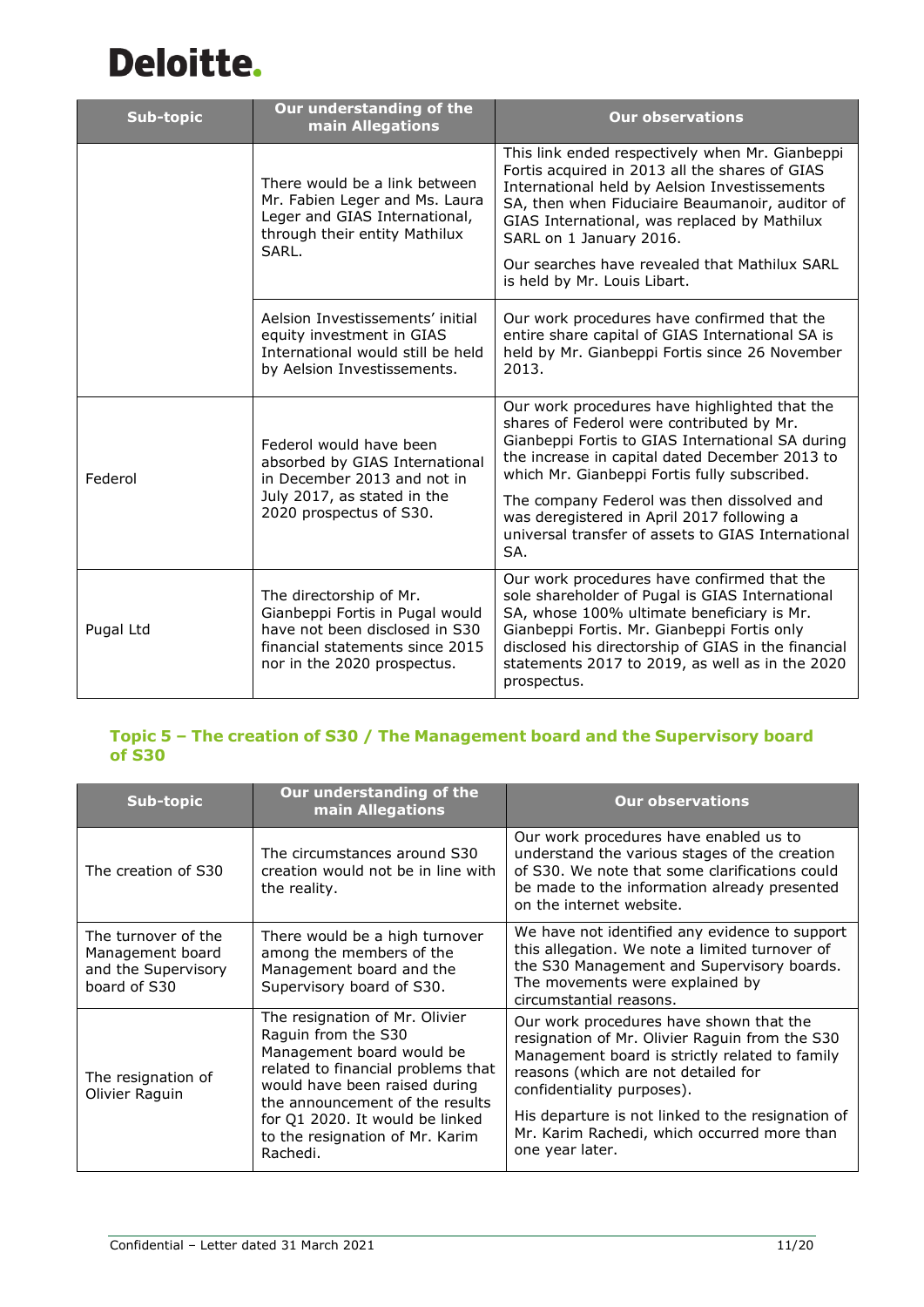| <b>Sub-topic</b>                                | Our understanding of the<br>main Allegations                                                                                                                                                                                                                                                                                                                                                                                                                                                                                                                                        | <b>Our observations</b>                                                                                                                                                                                                                                                                                                                                                                                                                                                                                                                                                                                                                                                                                                                                                                                                                          |
|-------------------------------------------------|-------------------------------------------------------------------------------------------------------------------------------------------------------------------------------------------------------------------------------------------------------------------------------------------------------------------------------------------------------------------------------------------------------------------------------------------------------------------------------------------------------------------------------------------------------------------------------------|--------------------------------------------------------------------------------------------------------------------------------------------------------------------------------------------------------------------------------------------------------------------------------------------------------------------------------------------------------------------------------------------------------------------------------------------------------------------------------------------------------------------------------------------------------------------------------------------------------------------------------------------------------------------------------------------------------------------------------------------------------------------------------------------------------------------------------------------------|
| Francesco Serafini &<br>the HP investigation    | Mr. Francesco Serafini, member<br>of the S30 Supervisory board,<br>would have been responsible for<br>the EMEA region at Hewlett<br>Packard (HP) when an<br>investigation was launched by<br>the US authorities in December<br>2009. This investigation would<br>deal with acts of corruption and<br>money laundering in Russia and<br>in Poland. As a result of this<br>investigation, Mr. Francesco<br>Serafini's responsibilities at HP<br>would have suddenly shifted in<br>April 2010 to "Emerging Markets"<br>and he would have left the group<br>at the age of 59 years old. | Our work procedures have highlighted that Mr.<br>Francesco Serafini was Managing Director for<br>the EMEA Region at HP from 2005 to 2010.<br>We have not identified any evidence<br>corroborating the involvement of Mr. Francesco<br>Serafini in the investigation launched by the<br>US authorities.                                                                                                                                                                                                                                                                                                                                                                                                                                                                                                                                           |
| Francesco Serafini &<br><b>Dominator Yachts</b> | Mr. Francesco Serafini, shortly<br>after his retirement, would have<br>invested in Dominator Yachts, a<br>luxury boat construction<br>company. This company would<br>be incorporated in Austria and<br>controlled by an entity in<br>Lichtenstein. The other<br>shareholder of Dominator Yachts<br>would be Mr. Wolfgang<br>Pernsteiner and the CEO would<br>be the daughter of Mr. Francesco<br>Serafini.                                                                                                                                                                          | Our work procedures have revealed that Mr.<br>Francesco Serafini and Mr. Wolfgang<br>Pernsteiner respectively owned 50% of<br>Dominator Yachts, an Italian company<br>designing and producing yachts.<br>Dominator Yachts is held by Dominator<br>International GmbH, a company incorporated<br>under Austrian law that is not controlled by an<br>entity based in Lichtenstein.<br>The daughter of Mr. Francesco Serafini is not<br>the CEO of Dominator Yachts. This position has<br>been held by the same person since 2011.<br>Dominator Yachts was dissolved in November<br>2016 and Dominator International GmbH has<br>been in liquidation since 2018.<br>We have not identified any "red flag" on the<br>companies Dominator Yachts and Dominator<br>International GmbH, in particular in relation to<br>money laundering or corruption. |
| Alexander Sator                                 | Mr. Alexander Sator, Chairman<br>of S30 Supervisory board, would<br>have been a director and a major<br>shareholder of Telit<br>Communications. He would have<br>resigned since and the Board<br>would have been replaced after<br>finding out that the co-founder<br>Uzi Katz (Oozi Cats) was wanted<br>for fraud by US authorities.                                                                                                                                                                                                                                               | Our work procedures have highlighted that Mr.<br>Alexander Sator was a Director of Telit<br>Communications from 2010 to 2012 and a<br>minority shareholder through Sapfi Kapital<br>Management GmbH between 2010 and 2013.<br>We have not identified any link between the<br>resignation of Mr. Alexander Sator and Oozi<br>Cats' legal issues revealed in 2017.                                                                                                                                                                                                                                                                                                                                                                                                                                                                                 |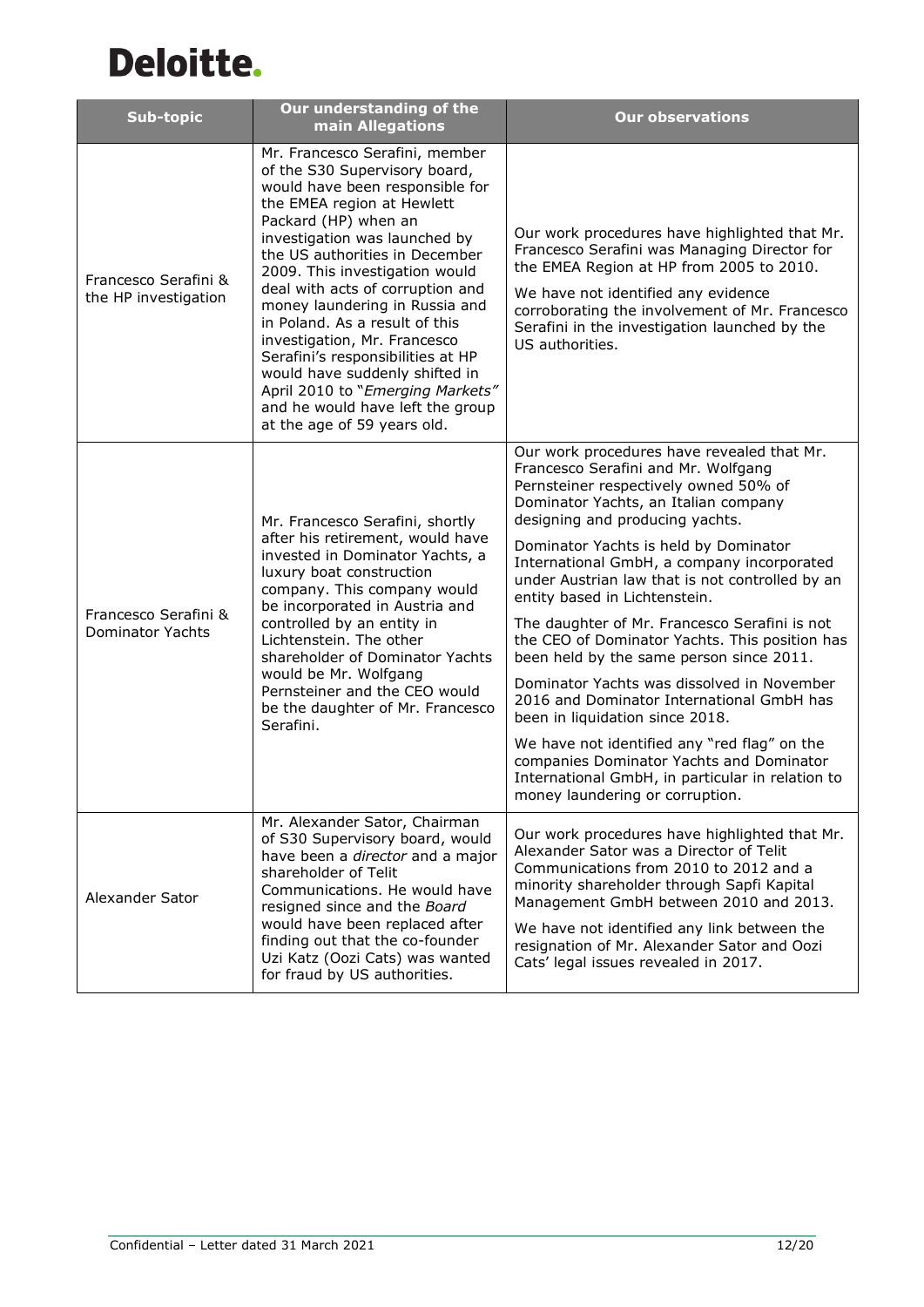### **Topic 6 – Balkans Shared Services**

| Sub-topic                                                   | Our understanding of the<br>main Allegations                                                                                                                                                            | <b>Our observations</b>                                                                                                                                                                                                                                                                           |
|-------------------------------------------------------------|---------------------------------------------------------------------------------------------------------------------------------------------------------------------------------------------------------|---------------------------------------------------------------------------------------------------------------------------------------------------------------------------------------------------------------------------------------------------------------------------------------------------|
|                                                             | BSS was allegedly incorporated<br>by purchasing a "shell company"<br>with the assistance of S30 EE,<br>which is owned by Mr. Federico<br>Salmoiraghi.                                                   | Our work procedures have shown that BSS was<br>created following the acquisition of a "shell<br>company".                                                                                                                                                                                         |
| The holding of BSS by<br>S30                                | BSS would be in liquidation<br>process since 19 November                                                                                                                                                | The company should have been owned by S30<br>S.E., which was not the case as a result of<br>administrative errors.                                                                                                                                                                                |
|                                                             | 2019. This information would<br>have been disclosed by S30 in its<br>financial statements for the 1st<br>semester 2020.                                                                                 | We note that BSS was dissolved on 23 June<br>2020.                                                                                                                                                                                                                                                |
| The links between<br>BSS and Gold Cash &<br>Pay Network Srl | BSS would share its address with                                                                                                                                                                        | We have highlighted that BSS and Gold Cash &<br>Pay Network Srl share the same address in<br>Romania.                                                                                                                                                                                             |
| The links between                                           | the company Gold Cash & Pay<br>Network Srl Romania, which<br>would work for Wirecard<br>Romania and would be related to                                                                                 | We have identified no mention of the company<br>Wirecard on the website of Gold Cash & Pay<br>Network Romania.                                                                                                                                                                                    |
| <b>BSS and MHW</b><br><b>Consultancy Services</b><br>Ltd    | the entity MHW Consultancy<br>Services Ltd, operating in an<br>industry linked to mafia activity.                                                                                                       | Gold Cash & Pay Network Srl and MHW<br>Consultancy Services Ltd have the same<br>shareholders. However, we have not identified<br>any link between these two companies and<br>BSS, other than sharing the same address.                                                                           |
|                                                             | BSS would hold 99.5% of ITSS,<br>which is made up of assets<br>valued at approximately 188k€.                                                                                                           | Our work procedures have shown that BSS has<br>held a 99.5% stake in ITSS since December<br>2018, the remaining 0.5% being owned by<br>Outmax Services Corp. Srl. To date, we have                                                                                                                |
| The links between<br><b>BSS and ITSS</b>                    | S30 would have acquired BSS for<br>a nominal value of around 5k€,<br>an amount lower than the actual<br>valuation of BSS. This<br>transaction could be associated<br>with a money laundering<br>scheme. | not obtained any document to refute this point.<br>In the course of our analyses, we have<br>identified an IT software development contract<br>between S30 and ITSS dated January 2018<br>which would have been sold to a client. The<br>supporting documentation remains limited as<br>of today. |
| The administrative                                          | BSS would have not been<br>created, nor owned by S30. The<br>last shareholders of BSS would<br>be Mr. Mohamed Iyed Masmoudi<br>and Ms. Sanda-Lina-Maria<br>Serban.                                      | Our work procedures have confirmed these<br>allegations. We observe that Mr. Mohamed<br>Iyed Masmoudi (S30 employee) and Ms.<br>Sanda-Lina-Maria Serban were the last<br>shareholders of BSS before its dissolution. We<br>understand this is an administrative error.                            |
| errors related to the<br>holding of BSS                     | A frequent change in the<br>shareholding structure would                                                                                                                                                | We note several movements within the<br>shareholding structure in 2018 and 2019<br>without obvious explanation.                                                                                                                                                                                   |
|                                                             | have occurred from 7 July 2019<br>to 19 November 2019.                                                                                                                                                  | The individuals identified, with the exception of<br>Mr. Mohamed Iyed Masmoudi, are directly or<br>indirectly linked to Mr. Federico Salmoiraghi.                                                                                                                                                 |
| The holding of BSS by<br><b>RZA Connect Srl</b>             | BSS would have been previously<br>owned by RZA Connect Srl, a<br>company owned by Mr. Federico<br>Salmoiraghi.                                                                                          | Our work procedures have highlighted that<br>RZA Connect Srl was a shareholder of BSS<br>from March to December 2018. RZA Connect<br>Srl is owned by Swordfish Advisory Service Srl<br>(a company linked to M. Federico Salmoiraghi).                                                             |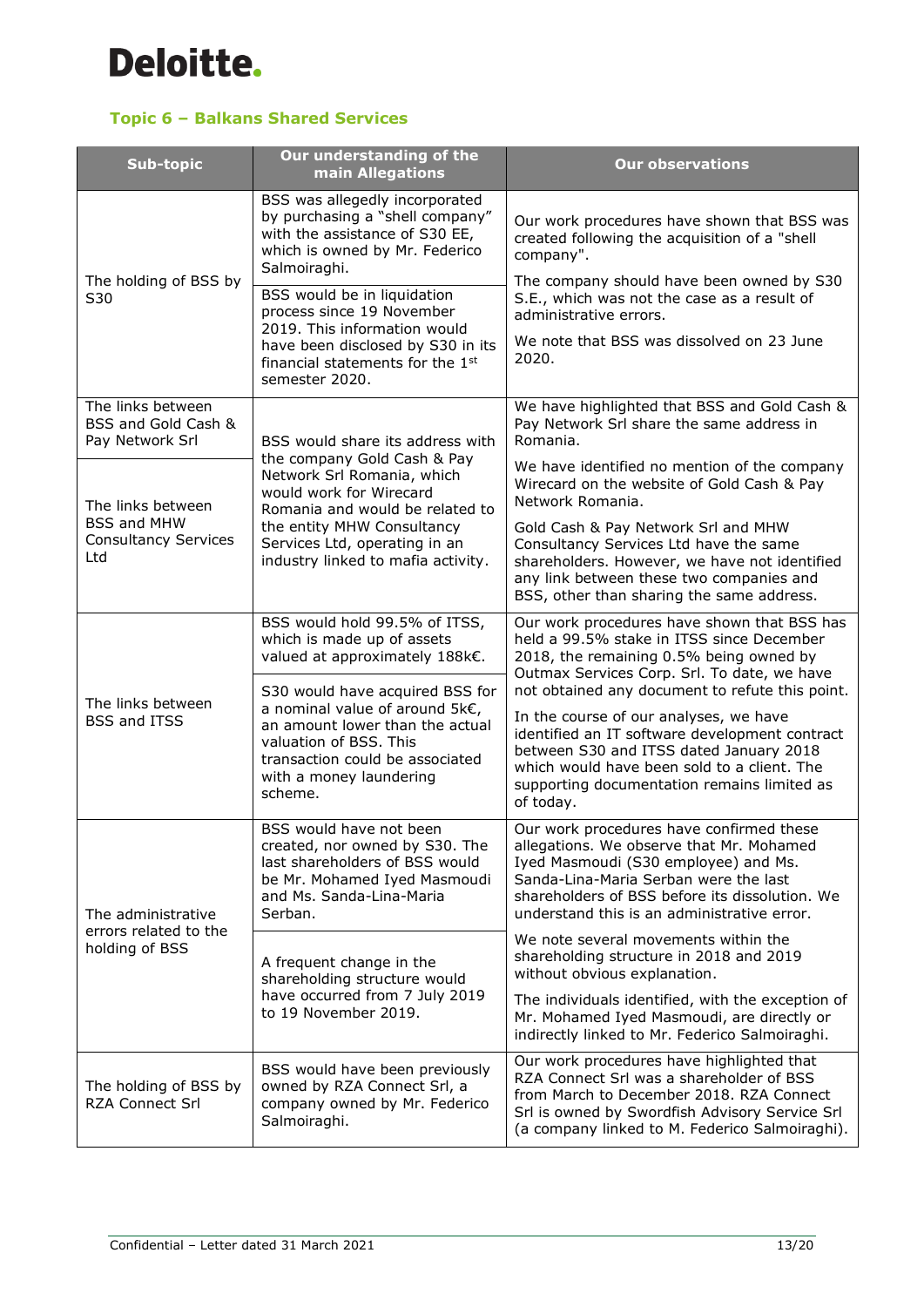### **Topic 7 – The operations of S30 in Ukraine, in the Philippines, in Greece, in Guyana and in Martinique**

| Sub-topic                                               | Our understanding of the<br>main Allegations                                                                                                                                    | <b>Our observations</b>                                                                                                                                                                                                                                                    |
|---------------------------------------------------------|---------------------------------------------------------------------------------------------------------------------------------------------------------------------------------|----------------------------------------------------------------------------------------------------------------------------------------------------------------------------------------------------------------------------------------------------------------------------|
| The consolidation of<br>S30 Ukraine                     | S30 would have a subsidiary in<br>Ukraine that would not be<br>presented in the financial<br>statements and would not be<br>consolidated within the scope of<br>the Group.      | On the basis of our work procedures, we have<br>identified no evidence that would question the<br>fact that S30 Ukraine is not included in the<br>consolidation scope of Group S30.                                                                                        |
| The holding of S30<br>Ukraine by S30 EE                 | S30 Ukraine would be S30<br>branded. There would be a link<br>between Mr. Federico<br>Salmoiraghi and S30 Ukraine<br>through the company S30 EE.                                | Our work procedures have corroborated this<br>allegation. S30 Ukraine is 100% held by S30<br>EE, which is 100% owned by Swordfish<br>Advisory Service Srl (a company linked to M.<br>Federico Salmoiraghi).                                                                |
| The operations of S30<br>in the Philippines             | S30 would have some operations<br>in the Philippines and would have<br>an undeclared subsidiary in this<br>country.                                                             | We have identified no evidence to confirm the<br>existence of a S30 subsidiary in the<br>Philippines. The activities in the Philippines are<br>carried out by a subcontractor.                                                                                             |
| The operations of S30<br>in Greece (VoCo)               | The company VoCo, the<br>subsidiary of S30 in Greece,<br>would not be mentioned in the<br>annual report.                                                                        | Our work procedures have revealed that the<br>company VoCo, given its non-significant<br>activity with regard to Group S30, was not<br>mentioned in the 2019 consolidated<br>statements of S30 since the non-consolidated<br>subsidiaries are not presented.               |
| The operations of S30<br>in Guyana and in<br>Martinique | The Companies would be<br>"letterboxes" and would be<br>located in a shared office. This<br>situation would be inconsistent<br>for companies with such a<br>volume of business. | We have not identified any evidence to<br>corroborate this allegation. We note that the<br>S30 subsidiaries in Guyana and in Martinique<br>have a physical presence in both regions and<br>have administrative and operational structures<br>given their local activities. |

### **Topic 8 – The links between S30 and Volga Group**

| Sub-topic                                | Our understanding of the<br>main Allegations                                                                                                                                                                                        | <b>Our observations</b>                                                                                                                                                                                                                        |
|------------------------------------------|-------------------------------------------------------------------------------------------------------------------------------------------------------------------------------------------------------------------------------------|------------------------------------------------------------------------------------------------------------------------------------------------------------------------------------------------------------------------------------------------|
| The links between S30<br>and Volga Group | S30 S.E. would be located at the<br>same address as Volga Group,<br>whose director, Mr. Gennaddy<br>Timchenko, would have legal<br>issues.<br>Volga Group would appear on<br>the sanctions list from the US<br>Treasury department. | According to our work procedures, we have not<br>identified any official document from the<br>Luxembourg company register stating that<br>companies from Volga Group were registered/<br>are registered at 3 rue de la Reine in<br>Luxembourg. |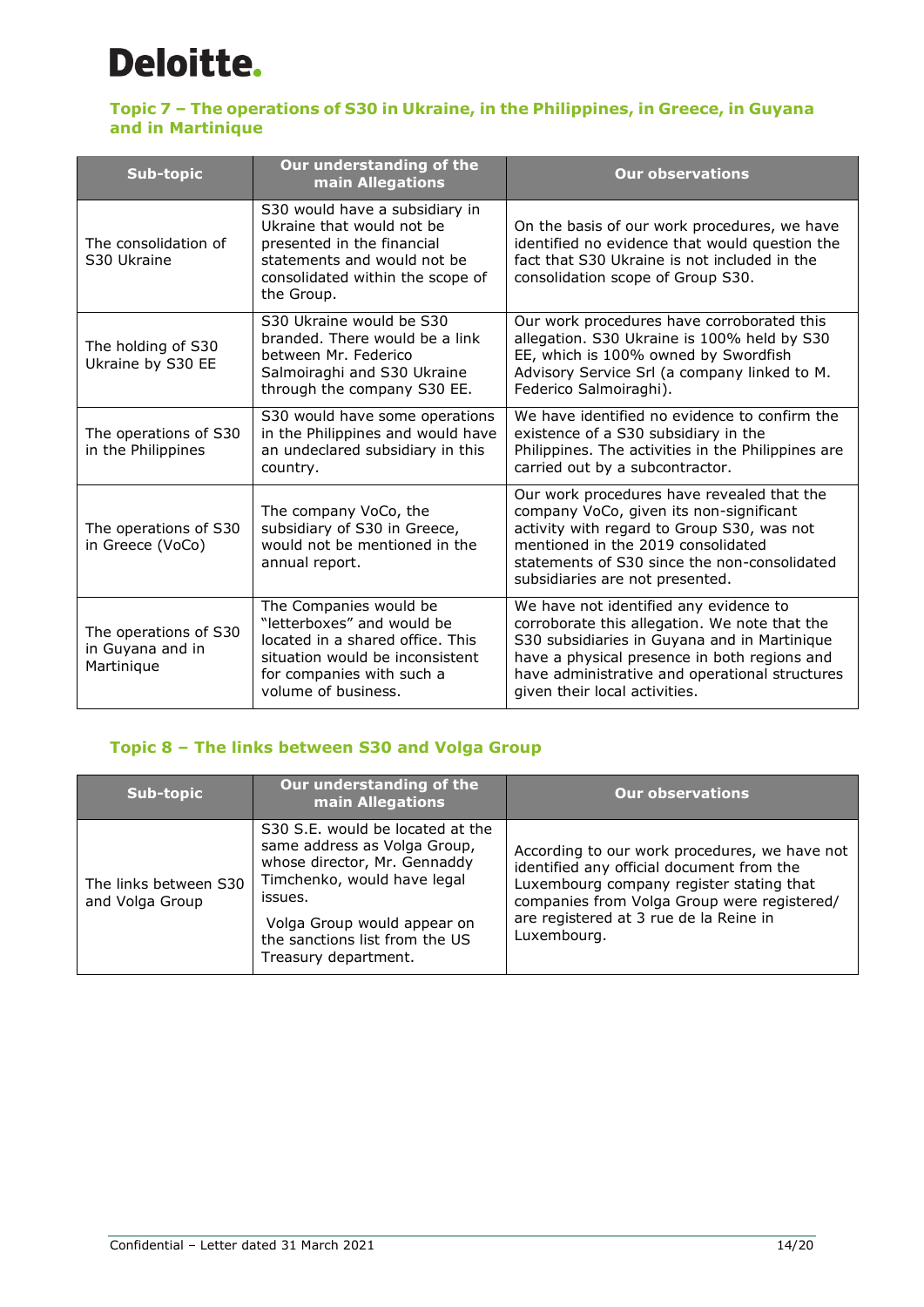

### **Topic 9 – The operations of S30 in Spain**

| Sub-topic                                                                    | Our understanding of the<br>main Allegations                                                                                                                                                                                                                | <b>Our observations</b>                                                                                                                                                                                                                                                                    |
|------------------------------------------------------------------------------|-------------------------------------------------------------------------------------------------------------------------------------------------------------------------------------------------------------------------------------------------------------|--------------------------------------------------------------------------------------------------------------------------------------------------------------------------------------------------------------------------------------------------------------------------------------------|
| Transactions<br>comparable to money<br>laundering schemes /<br>Telima España | Some operations of creation and<br>dissolution of companies, in<br>particular in relation to Telima<br>España, would be comparable to<br>money laundering schemes. The<br>conditions surrounding the<br>liquidation of this company<br>should be looked at. | We have not identified any element to confirm<br>the allegation related to money laundering.                                                                                                                                                                                               |
|                                                                              | The Spanish tax authorities<br>allegedly consider that Autronic                                                                                                                                                                                             | Our work procedures have allowed us to<br>corroborate this allegation.                                                                                                                                                                                                                     |
| The fake invoices<br>accounted for on<br>Autronic books                      | would have received invoices for<br>fake services. An amount of<br>€420k would have been booked<br>as a provision in the accounts of<br>Autronic.                                                                                                           | Nonetheless, the related invoices were dated<br>from 2007 to 2009, before the acquisition of<br>Autronic by S30. The tax risk, for which a<br>provision was booked, was identified during<br>the acquisition due diligence process.                                                        |
| The accounting<br>operations of S30<br>Iberia in 2019                        | In 2019, S30 would have merged<br>several Spanish entities<br>(Provisiona ESG, Solutions 30<br>Noreste 2018, Magaez<br>Telecomunicaciones, and Vitgo<br>Comunicaciones) in S30 Iberia in<br>order to conceal the past of<br>Vitgo.                          | Our work procedures have identified that the<br>merger-absorption of the entities listed in the<br>allegation was intended to simplify the legal<br>structure in order to reduce costs.                                                                                                    |
|                                                                              | S30 would have paid €3.5m to<br>acquire 50% of Autronic in 2016<br>and would have sold its stake for                                                                                                                                                        | S30 acquired 50% of Autronic in 2016 from<br>Alonso Muras Inversiones ("AMI") for €3.5m<br>and sold 1% to AMI in May 2017 for €70k.                                                                                                                                                        |
| The acquisition and<br>disposal of Autronic                                  |                                                                                                                                                                                                                                                             | In March 2018, S30 bought 51% of Autronic<br>shares from AMI for one euro. These shares<br>were immediately sold to I.O.B for the same<br>amount.                                                                                                                                          |
|                                                                              | €1 to the company I.O.B<br>PROCEDURES S.L in March 2018.                                                                                                                                                                                                    | Our work procedures have allowed us to<br>identify exchanges of emails indicating that<br>S30 put in place a legal arrangement, with the<br>assistance of legal advisors, via a sale of<br>shares to I.O.B. in March 2018, which resulted<br>in the non-consolidation of Autronic in 2018. |
| The operation with<br>Connectica Groep                                       | Like Autronic, the consolidation<br>of Connectica Groep, a Dutch<br>entity, in the financial                                                                                                                                                                | We have identified email exchanges indicating<br>that S30 set up a legal arrangement through<br>the transfer of shares to a trusted third-party<br>in October 2017, with an aim to not fully<br>consolidate Connectica Groep in 2017.                                                      |
|                                                                              | statements of S30 would be<br>questioned.                                                                                                                                                                                                                   | However, given its non-significant activity with<br>regard to Group S30, Connectica Groep was<br>not consolidated in the Group S30 accounts in<br>2017.                                                                                                                                    |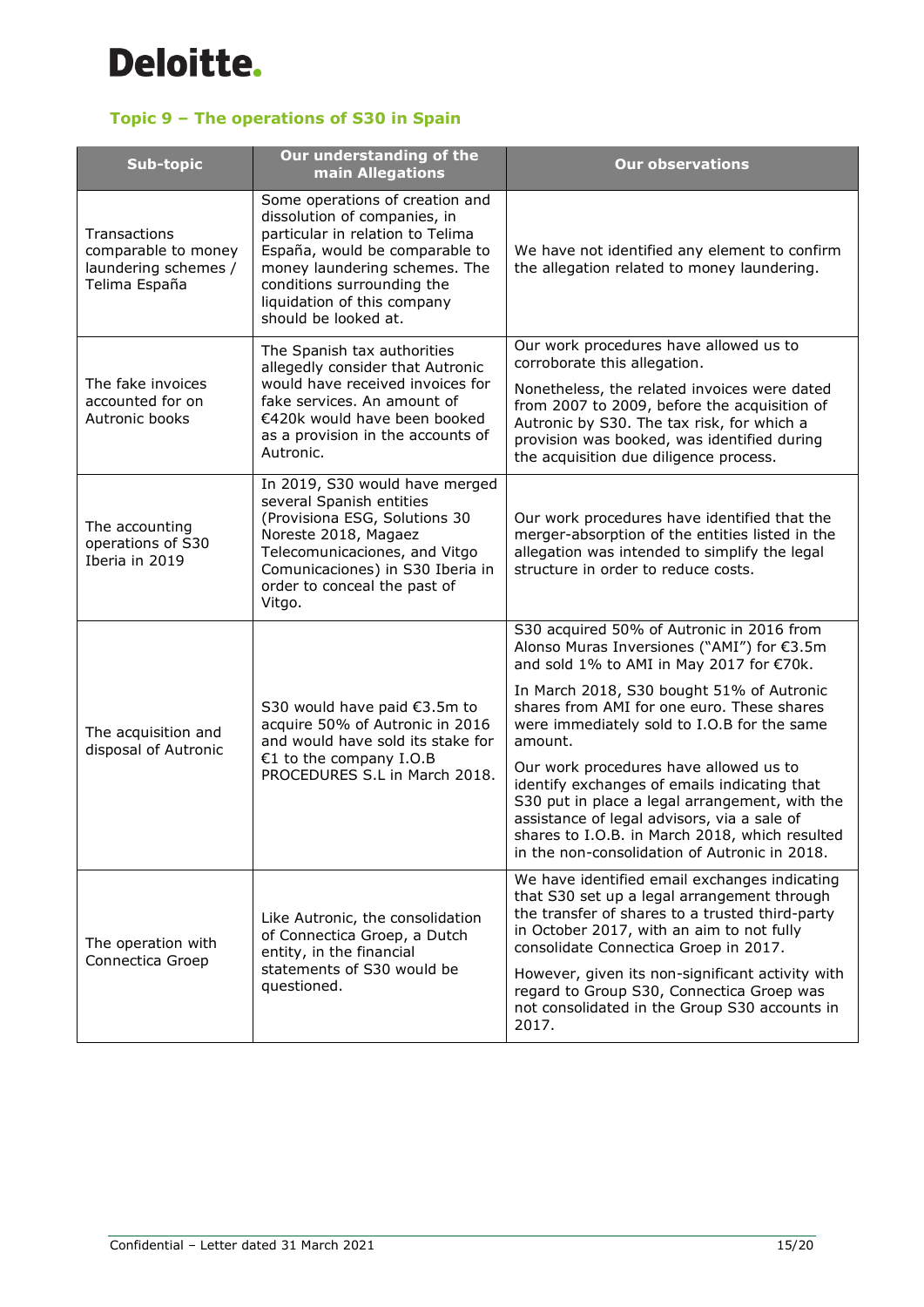

## **Topic 10- The operations of S30 in Germany**

| Sub-topic                                                                                       | Our understanding of the main<br><b>Allegations</b>                                                                                                                                                                                                                                               | <b>Our observations</b>                                                                                                                                                                                                                                                                                                  |
|-------------------------------------------------------------------------------------------------|---------------------------------------------------------------------------------------------------------------------------------------------------------------------------------------------------------------------------------------------------------------------------------------------------|--------------------------------------------------------------------------------------------------------------------------------------------------------------------------------------------------------------------------------------------------------------------------------------------------------------------------|
| Transactions<br>comparable to money<br>laundering schemes /<br>Connecting Cable &<br><b>DBS</b> | Some operations of creation and<br>dissolution of companies, in<br>particular in relation to Connecting<br>Cable & DBS, would be<br>comparable to money laundering<br>schemes.                                                                                                                    | We have not identified any element to<br>confirm the allegation related to money<br>laundering.                                                                                                                                                                                                                          |
| The operations with<br><b>DBS</b>                                                               | DBS would be in a liquidation<br>process, without any activity since<br>2018. However, the corporate<br>filings would have been revised in<br>2020.                                                                                                                                               | Our work procedures have highlighted that<br>DBS is currently in the process of liquidation.                                                                                                                                                                                                                             |
|                                                                                                 | DBS would have granted loans to<br>Mr. Gianbeppi Fortis for €130k in<br>2015 and €200k in 2020. These<br>loans would not be mentioned in<br>the financial statements of S30<br>S.E.                                                                                                               | We have identified no element to confirm the<br>allegation which is the result of a translation<br>error in the Anonymous Report.                                                                                                                                                                                        |
| The links between<br>Worldlink & Melvin<br>Randall Midrowsky                                    | The shareholder of Worldlink,<br>Melvin Randall Midrowsky, would<br>be linked to the PrimaCom<br>scandal.                                                                                                                                                                                         | Our work procedures have identified a legal<br>procedure concerning Mr. Melvin Randall<br>Midrowsky. This procedure has no link with<br>S30.                                                                                                                                                                             |
| The acquisition of<br>Worldlink by S30                                                          | The acquisition of Worldlink by<br>S30 and Aurore Invest Fund, an<br>investment fund for which Mr.<br>Fabien Leger is a director, would<br>be questioned. This operation<br>would be a connection between<br>S30, Mr. Fabien Leger and AZ.                                                        | We have not identified any element to<br>confirm the connection between S30 and AZ.                                                                                                                                                                                                                                      |
|                                                                                                 |                                                                                                                                                                                                                                                                                                   | Our work procedures have highlighted email<br>exchanges regarding the structuring of the<br>Worldlink acquisition. These result in a<br>distribution of the capital between S30,<br>Aurore Invest Fund ("friendly fund") and an<br>individual, respectively for 20%, 40% and<br>40%.                                     |
| Criticisms over the<br>management of<br>Connecting Cable                                        | Criticisms over the management<br>of Connecting Cable regarding the<br>lack of integrity in social dialogue<br>would have been formulated by<br>former employees.                                                                                                                                 | Our work procedures have identified criticism<br>formulated against the management of<br>Connecting Cable management. The person<br>targeted by these comments is no longer<br>employed by S30.                                                                                                                          |
| The acquisition of<br>Connecting Cable                                                          | The evolution of the shareholding<br>structure of Connecting Cable<br>between 2014 and 2015 would be<br>questioned (acquisition of 50% by<br>DBS, then purchase of 100% and<br>distribution of the capital between<br>three entities of the Group (S30<br>S.E., WW Brand Srl et Brand 30<br>Srl). | Our work procedures have allowed us to<br>corroborate the structuring of the acquisition<br>of Connecting Cable and the capital<br>distribution between three S30 entities from<br>2015: S30 S.E., WW Brand Srl and Brand 30<br>Srl.<br>This structure was implemented with the<br>assistance of tax and legal advisors. |
| The change of the<br>corporate name of<br>Connecting Cable                                      | A change in the corporate name<br>and address of Connecting Cable<br>would have been noted in 2017<br>and in 2018. Mr. Gianbeppi Fortis<br>would have taken on the role of<br>Managing Director of Connecting<br>Cable en 2018.                                                                   | Our work procedures have allowed us to<br>confirm the allegation. Nonetheless, these<br>decisions were taken for justified reasons.                                                                                                                                                                                      |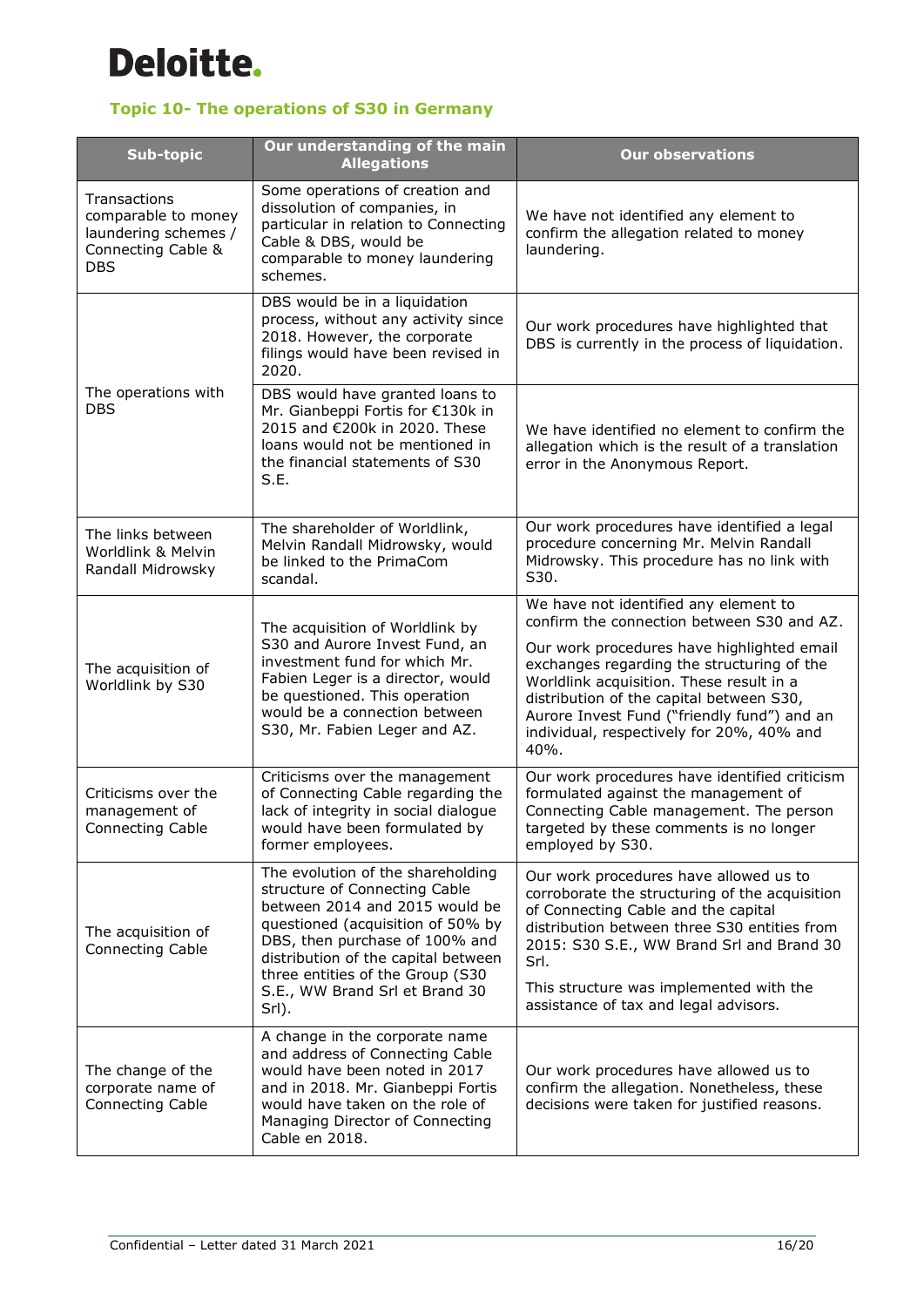

## **Topic 11 – The operations of S30 in France**

| <b>Sub-topic</b>                           | Our understanding of the<br>main Allegations                                                                                                                                                                                                                                                                                                                                                                                                         | <b>Our observations</b>                                                                                                                                                                                                                                                                                                                                                                                                                                                                                                                                                                                                                  |
|--------------------------------------------|------------------------------------------------------------------------------------------------------------------------------------------------------------------------------------------------------------------------------------------------------------------------------------------------------------------------------------------------------------------------------------------------------------------------------------------------------|------------------------------------------------------------------------------------------------------------------------------------------------------------------------------------------------------------------------------------------------------------------------------------------------------------------------------------------------------------------------------------------------------------------------------------------------------------------------------------------------------------------------------------------------------------------------------------------------------------------------------------------|
| The operations with<br><b>CPCP Telecom</b> | A €4.2m difference would exist<br>between the amount paid by S30<br>for the 48% stake in CPCP<br>purchased in 2017 and the<br>amount received by the seller.<br>This difference would be<br>explained by an initial 0.9m€<br>"success fee" and an additional<br>"success fee" amounting to<br>€3.3m based on CPCP<br>performance.                                                                                                                    | Our work procedures have allowed us to<br>corroborate this allegation. We understand that<br>this €4.2m difference corresponds to fees paid to<br>LFB Solutions, a company owned by Ms. Laura<br>Leger.<br>These services, defined in an engagement letter<br>dated 2 February 2017, are presented as<br>"success fee". We understand that the €3.3m<br>"success fee" are actually operational expenses<br>incurred by LFB Solutions on behalf of CPCP.<br>A consultation with a lawyer engaged by LFB<br>Solutions indicated that these services were<br>carried out by two external service providers<br>without specifying the names. |
|                                            | The notion of S30 control over<br>CPCP and the method of<br>consolidation of the company in<br>the consolidated accounts of S30<br>until 1 August 2018, in particular<br>given the role of Mr. Fabien<br>Leger in the transaction and his<br>close relationship with S30,<br>would be questioned. Mr. Fabien<br>Leger would have been President<br>of CPCP and would be a director<br>in Aurore Invest, which would<br>have held a 3% stake in CPCP. | Our work procedures have revealed that Mr.<br>Fabien Leger was the President of CPCP Telecom<br>between June 2017 and July 2018. He is also a<br>director of Aurore Invest fund which held a 3%<br>stake in CPCP between June 2017 and July 2018<br>for an amount of €450k. This stake was bought<br>back by S30 for €527k.                                                                                                                                                                                                                                                                                                              |
|                                            | There would be a current<br>relationship between S30 and<br>AZ, through Mr. Fabien Leger<br>and his role in CPCP operation.                                                                                                                                                                                                                                                                                                                          | We have not identified any element to confirm<br>an ongoing business relationship between AZ<br>and S30.                                                                                                                                                                                                                                                                                                                                                                                                                                                                                                                                 |

### **Topic 12 – The operations of S30 in Italy**

| Sub-topic                                                                               | Our understanding of the<br>main Allegations                                                                                                                              | <b>Our observations</b>                                                                                                                                                                                                                                                            |
|-----------------------------------------------------------------------------------------|---------------------------------------------------------------------------------------------------------------------------------------------------------------------------|------------------------------------------------------------------------------------------------------------------------------------------------------------------------------------------------------------------------------------------------------------------------------------|
| The relationships<br>between S30 and HP,<br>in particular Rexion &<br>Mixnet Italia Srl | There would be a link between<br>S30 and HP, in particular<br>through the acquisition of Rexion<br>and Mixnet Italia Srl. These<br>companies are HP service<br>providers. | Our work procedures have shown that Rexion<br>and Mixnet Italia Srl are former service<br>providers of HP, a significant client of S30.<br>We note that HP was involved in certain<br>discussions conducted as part of the acquisition<br>process of Rexion and Mixnet Italia Srl. |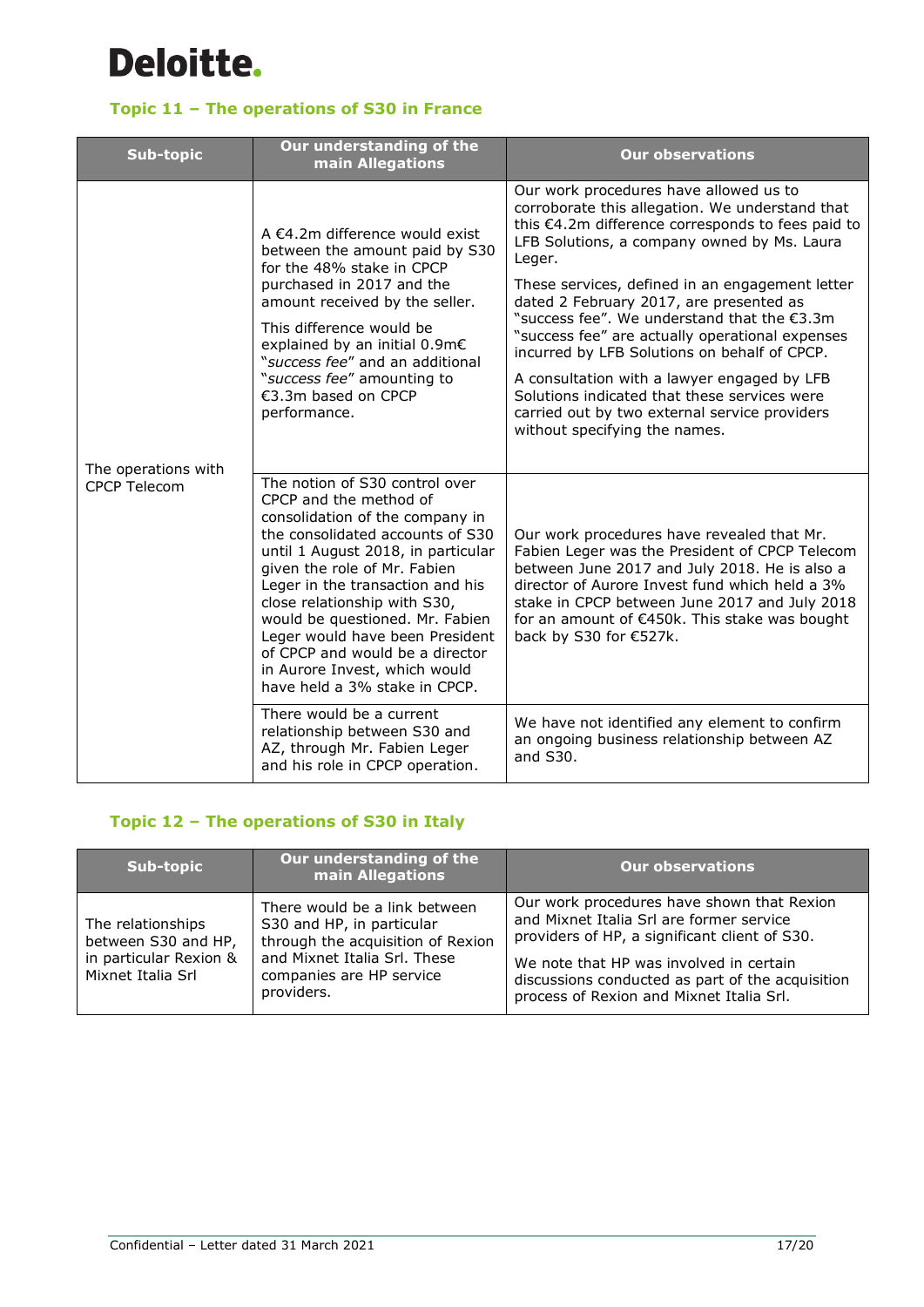

| Sub-topic                                                     | Our understanding of the<br>main Allegations                                                                                                                                                                                                                                                                                                                                                                                                                                                                                                                                                                                                                                                                                                     | <b>Our observations</b>                                                                                                                                                                                                                                                                                                                                                                                                                                                                                                                                                                                                            |
|---------------------------------------------------------------|--------------------------------------------------------------------------------------------------------------------------------------------------------------------------------------------------------------------------------------------------------------------------------------------------------------------------------------------------------------------------------------------------------------------------------------------------------------------------------------------------------------------------------------------------------------------------------------------------------------------------------------------------------------------------------------------------------------------------------------------------|------------------------------------------------------------------------------------------------------------------------------------------------------------------------------------------------------------------------------------------------------------------------------------------------------------------------------------------------------------------------------------------------------------------------------------------------------------------------------------------------------------------------------------------------------------------------------------------------------------------------------------|
| The BSI & BRSI<br>operations                                  | BSI and BRSI would have been<br>created when S30 signed a<br>strategic partnership with DXC, a<br>service company resulting from a<br>merger between CSC and the<br>division "enterprise service<br>business" of HP.<br>BSI and BRSI would have been<br>owned at 90% by S30 and the<br>remaining 10% by F2LInvest, a<br>company of Mr. Francesco<br>Serafini.<br>On 20 December 2019, BSI and<br>BRSI would have been sold to<br>Steel Telecom Srl for €2.2m. As<br>part of this transaction, Mr.<br>Francesco Serafini would have<br>sold his 10% stake to S30 based<br>on a €4.3m valuation (€0.43m).<br>Shortly afterwards, S30, via its<br>subsidiary S30 Italia, would have<br>sold these companies based on a<br>total valuation of €2.2m. | Our work procedures have allowed us to<br>corroborate this allegation. We note that Mr.<br>Francesco Serafini is the sole shareholder and a<br>director of the company F2LInvest. He was also<br>a minority shareholder and Chairman of the<br>board of directors of BSI and BRSI.<br>We understand that Mr. Francesco Serafini<br>played an important role in these operations,<br>given his former roles at HP.<br>We note that the members of the S30<br>Supervisory board considered that the<br>independence of Mr. Francesco Serafini was not<br>questioned due to his holdings and<br>responsibilities within BSI and BRSI. |
| The acquisition of CFC<br>Italia Srl by S30                   | As part of the acquisition of CFC<br>Italia Srl by S30, the founder of<br>CFC Italia Srl, Mr. Francesco<br>Paolo Leggio, would have kept<br>30% of the company. He would<br>belong to a mafia-related family.                                                                                                                                                                                                                                                                                                                                                                                                                                                                                                                                    | Our work procedures have not identified any link<br>between Mr. Paolo Leggio and the Italian mafia.                                                                                                                                                                                                                                                                                                                                                                                                                                                                                                                                |
| The contractual<br>arrangement between<br>S30 and Massano Srl | S30 would have signed a five-<br>year contract with Massano Srl<br>for an amount of €120k.<br>Mr. Giuseppe Massano would<br>have been placed under house<br>arrest for 10 months due to his<br>involvement in fraud and<br>embezzlement cases.                                                                                                                                                                                                                                                                                                                                                                                                                                                                                                   | Our work procedures have demonstrated the<br>existence of a business-leasing contract between<br>S30 and Massano Srl. However, the Allegation in<br>connection with Mr. Giuseppe Massano's house<br>arrest is inaccurate. We understand that Mr.<br>Giuseppe Massano was under arrest for<br>approximately 20 days.                                                                                                                                                                                                                                                                                                                |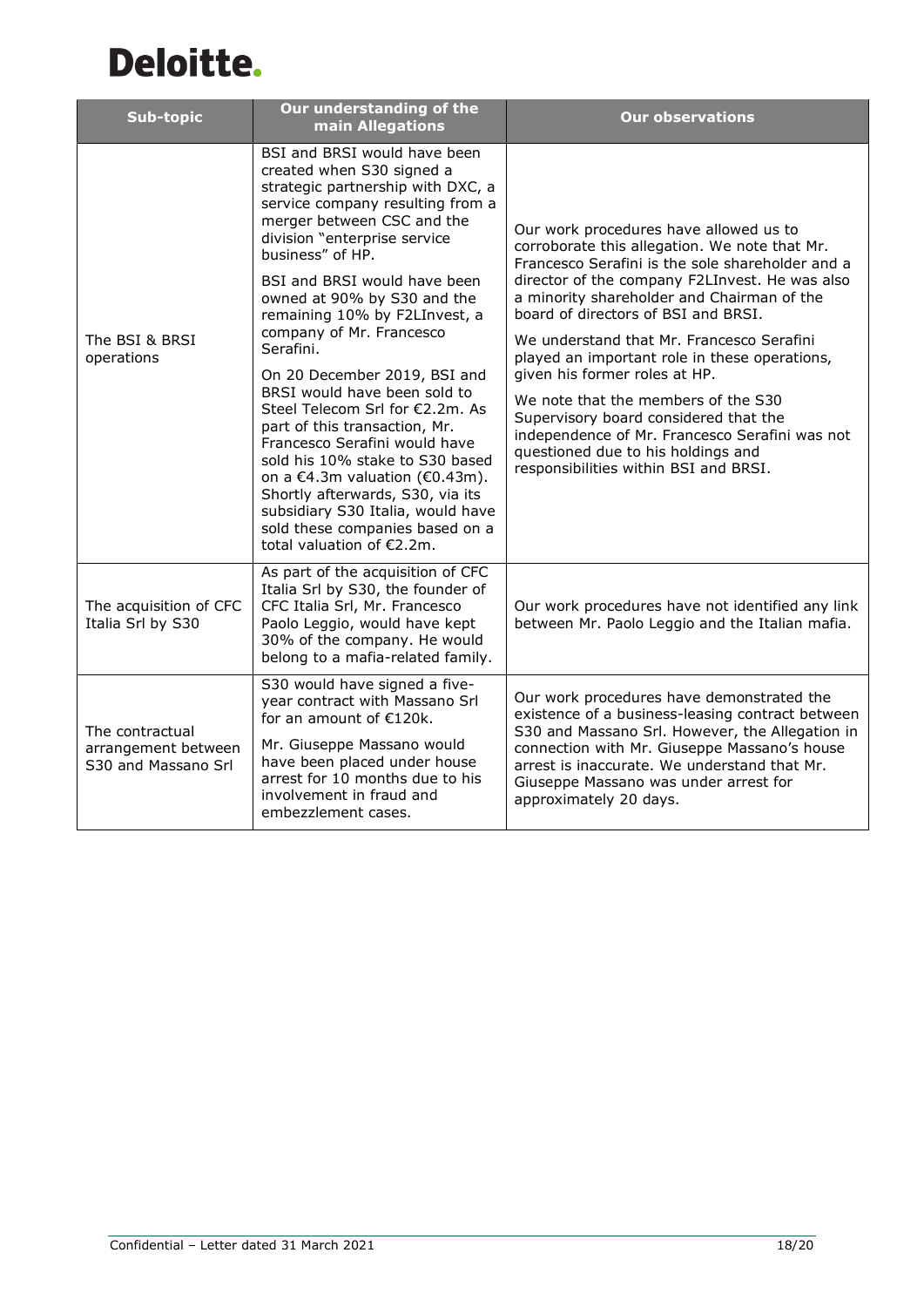

## **Topic 13 – The relationships with Federico Salmoiraghi**

| <b>Sub-topic</b>                                  | Our understanding of the<br>main Allegations                                                                                                                                                                         | <b>Our observations</b>                                                                                                                                                                                                                                                                                                                                                               |
|---------------------------------------------------|----------------------------------------------------------------------------------------------------------------------------------------------------------------------------------------------------------------------|---------------------------------------------------------------------------------------------------------------------------------------------------------------------------------------------------------------------------------------------------------------------------------------------------------------------------------------------------------------------------------------|
| The sale of BSI &<br><b>BRSI</b> to Steel Telecom | BSI and BRSI would have been<br>sold to Steel Telecom for<br>$E$ 2.2m. The director of this<br>company would be Ms. Deborah<br>Gambacorta, Mr. Federico<br>Salmoiraghi's wife.                                       | Our work procedures have allowed us to<br>corroborate that Steel Telecom is an Italian-based<br>company controlled by Mr. Federico Salmoiraghi<br>and managed by his spouse, Ms. Deborha<br>Gambacorta.                                                                                                                                                                               |
|                                                   | Steel Telecom would be<br>controlled by the Austrian-<br>based Salmo Services GmbH, a<br>company owned by Mr.<br>Federico Salmoiraghi. He would<br>also own 100% of Remote 30<br>Moldova.                            | Remote 30 (Moldova) is a Moldavian company<br>controlled and managed by Mr. Federico<br>Salmoiraghi.<br>The Global Laundromat is a money laundering<br>scheme through banks -based among others in<br>Russia, Moldova and the UK- operational from<br>2010 to 2014 and used by Russian criminals. We<br>have not identified any link between Remote 30<br>(Moldova) and this scandal. |
|                                                   | This country was at the centre<br>of the Russia laundromat<br>scandal.                                                                                                                                               |                                                                                                                                                                                                                                                                                                                                                                                       |
| Solutions 30 Eastern<br>Europe                    | S30 EE would have changed its<br>name to Salmo Services<br>Eastern Europe Sarl and would<br>be a subsidiary of Salmo<br>Services GmbH.                                                                               | Our work procedures have allowed us to<br>corroborate this allegation. S30 EE is a company<br>tied to Mr. Federico Salmoiraghi.                                                                                                                                                                                                                                                       |
|                                                   | While this company is Austrian-<br>based, most of its employees<br>are based in the south of Italy.<br>The acquisitions of BSI and<br>BRSI would explain this<br>situation.                                          |                                                                                                                                                                                                                                                                                                                                                                                       |
|                                                   | S30 EE would be linked to Mr.<br>Federico Salmoiraghi. S30<br>would have begun its<br>operations in Romania in 2013<br>with the assistance of a local<br>partner. This partner would be<br>Mr. Federico Salmoiraghi. |                                                                                                                                                                                                                                                                                                                                                                                       |
|                                                   | S30 EE was incorporated in<br>2016 and owned by S30 Italia<br>and Ms. Deborah Gambacorta.                                                                                                                            |                                                                                                                                                                                                                                                                                                                                                                                       |
|                                                   | S30 EE's ownership would have<br>later changed to being 81%<br>owned by Swordfish Advisory<br>Services and 19% owned by<br>S30 Italia.                                                                               |                                                                                                                                                                                                                                                                                                                                                                                       |
|                                                   | Swordfish Advisory Services<br>would have acquired the<br>remaining 19% of S30 EE from<br>S30 Italia in September 2020.                                                                                              |                                                                                                                                                                                                                                                                                                                                                                                       |
|                                                   | Swordfish Advisory Services<br>would be 99.6% owned by<br>Salmo Services GmbH, a<br>company of Mr. Federico<br>Salmoiraghi, and 0.4% owned<br>by RZA Connect.                                                        |                                                                                                                                                                                                                                                                                                                                                                                       |